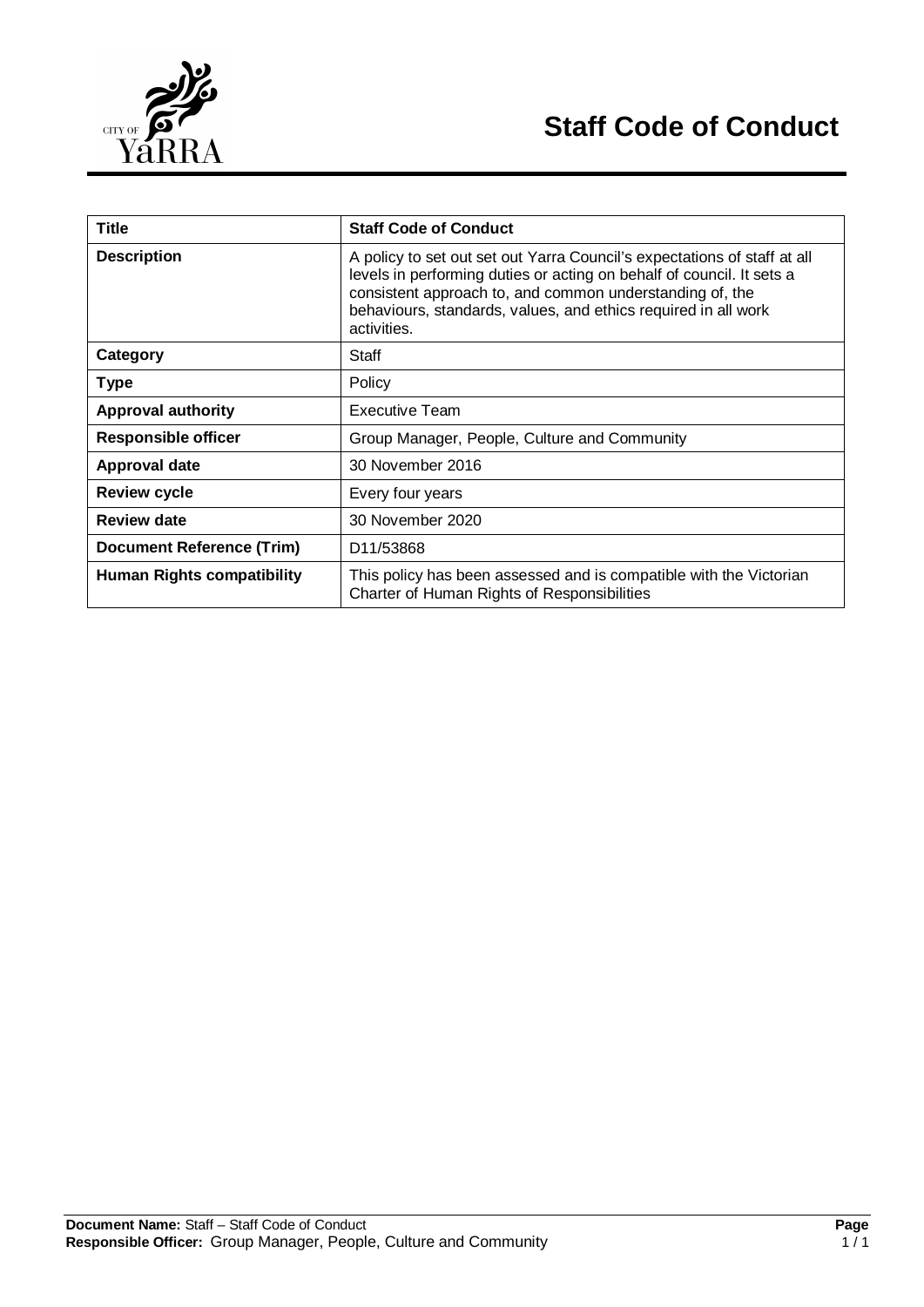





# **Staff Code of Conduct** February 2017



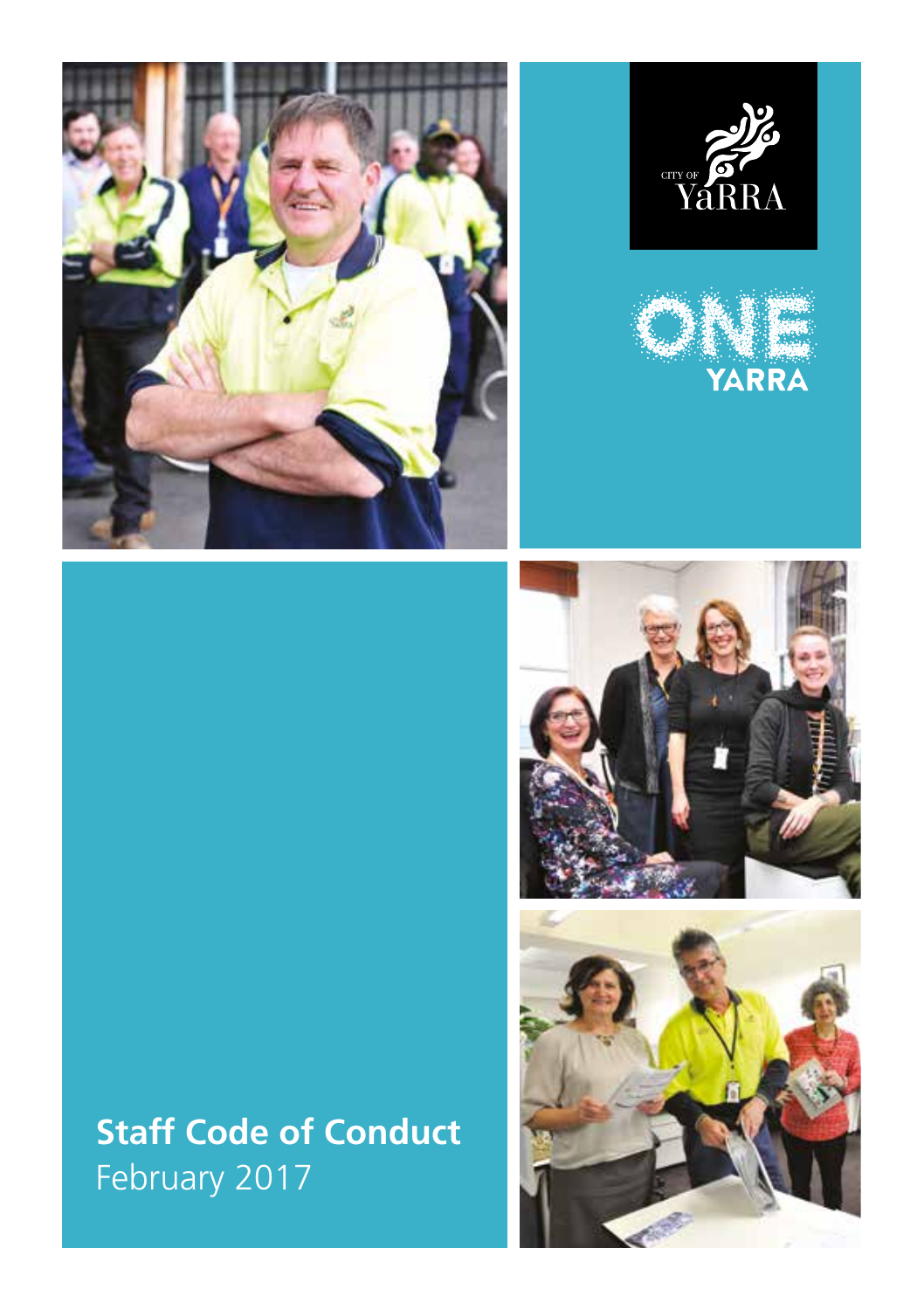

## CONTENTS

| RELATED LEGISLATION/STANDARDS/CODES OF PRACTICE 10    |
|-------------------------------------------------------|
|                                                       |
|                                                       |
| WORKING WITH CHILDREN - CHILD SAFETY AND WELLBEING 19 |
| OCCUPATIONAL HEALTH AND SAFETY/DUTY OF CARE 22        |
|                                                       |
|                                                       |
|                                                       |
|                                                       |
|                                                       |
|                                                       |
|                                                       |
|                                                       |
|                                                       |
|                                                       |
|                                                       |
|                                                       |
|                                                       |
|                                                       |
|                                                       |
|                                                       |
| APPROPRIATE USE OF COUNCIL RESOURCES 46               |
|                                                       |
|                                                       |
|                                                       |
| ACCESSIBILITY AND WRITING A CODE OF CONDUCT51         |
| ACCESSIBILITY AND CURRENCY - INTERNET AND INTRANET51  |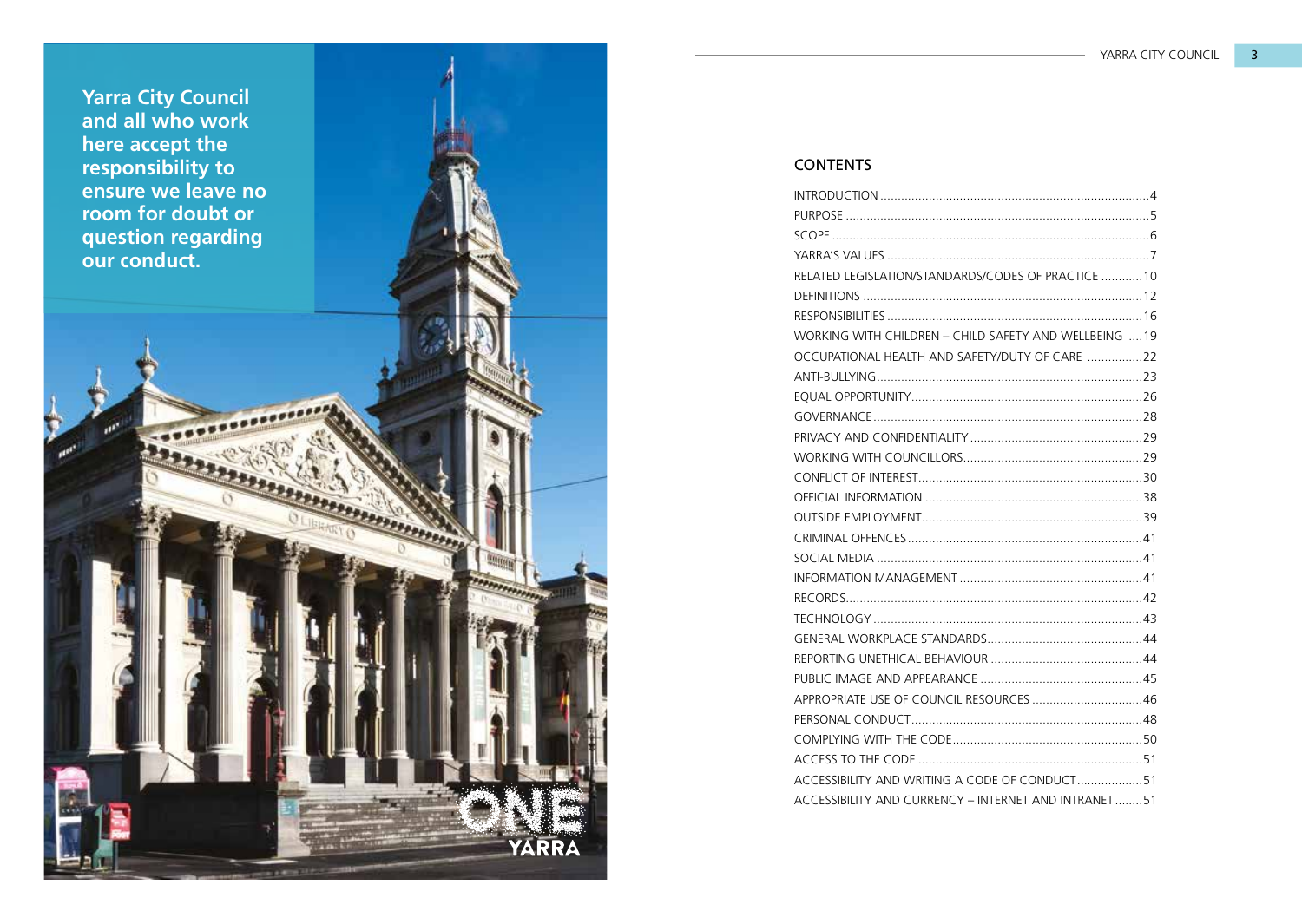1. INTRODUCTION We recognise that as public officers it is important 2. PURPOSE we act in a manner which reflects the principles and obligations set out in the *Local Government Act 1989* ('the Act'). The community and residents are directly affected by council decisions and activities in a wide range of domains.

> Section 95AA of the Act requires that the Chief Executive Officer develop and implement a Code of Conduct for Council employees and provide all employees with access to the Code of Conduct.

Further, Section 95 of the Act states that employees must, in the course of their employment:

- act impartially and with integrity, including avoiding conflicts of interests
- accept accountability for results
- provide responsive service.

In addition, there are standards of conduct that the community and our colleagues expect of us all.

We are fortunate to work for an organisation which has earned the trust and confidence of the community.<sup>1</sup> Our reputation influences how our community feels about our services, and how ratepayers, residents and visitors perceive us. Conducting ourselves with integrity is critical to building and maintaining trust and confidence in us and our organisation.

Council has developed this code as a statement of commitment to how we will conduct ourselves and our business, and how we will work with the public, our clients and colleagues.

The purpose of the Code of Conduct is to set out Yarra Council's expectations of staff at all levels in performing duties or acting on behalf of council. It sets a consistent approach to, and common understanding of, the behaviours, standards, values, and ethics required in all work activities.

In addition, everyone should be aware that breaches of this code may lead to disciplinary action including termination of employment with Council.

It would be impractical for this code to describe every requirement of employees or present all the details of the policies that affect their conduct. Instead, it has been written to make employees aware of the range of ethical issues and legislation that affects their behaviour at work and to point to where they can find out more detailed information about procedures or policy. It is also up to employees to seek information when they need to clarify any area of conduct.

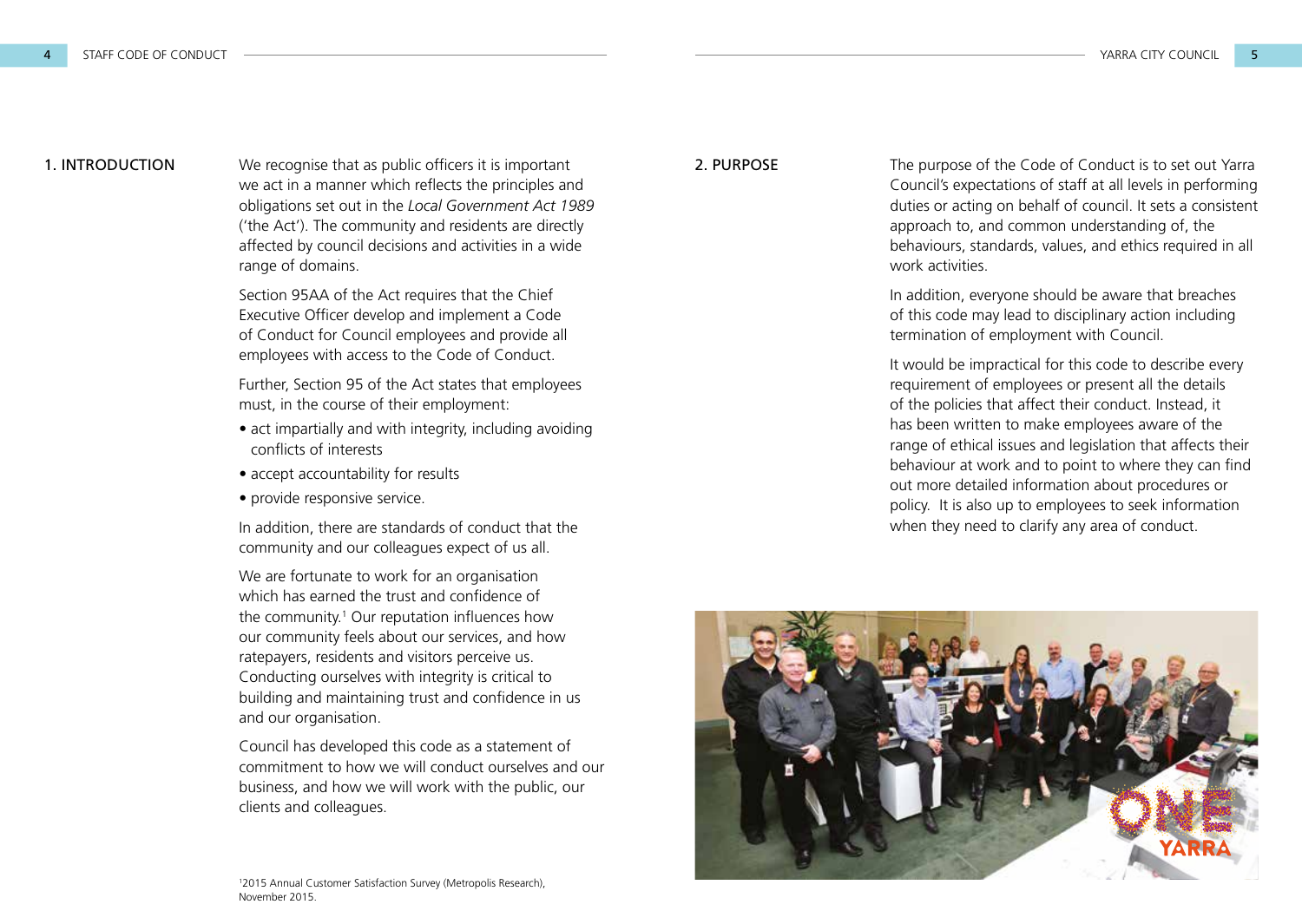**3. SCOPE** The Code of Conduct applies to all Council employees and representatives including:

- full-time, part-time and casual employees
- permanent and temporary employees, including work experience or graduates performing work for Council
- temporary and casual individuals engaged through an agency
- staff on exchange.

Additionally this code applies to contractors, volunteers and external parties when they work for and represent Council.



# 4. YARRA'S VALUES

#### Yarra City Council – Organisational Values

Overall organisational performance and Councils' reputation on every level is influenced by the values operating in our workplace.

For this reason any breach of the following values will be assessed as a breach of this Code of Conduct.

## VALUES STATEMENT

We aim to achieve the greatest outcomes for the community through delivering our Council Plan and working with, and for, all in Yarra. Our values guide our conduct and working relationships with colleagues and the community.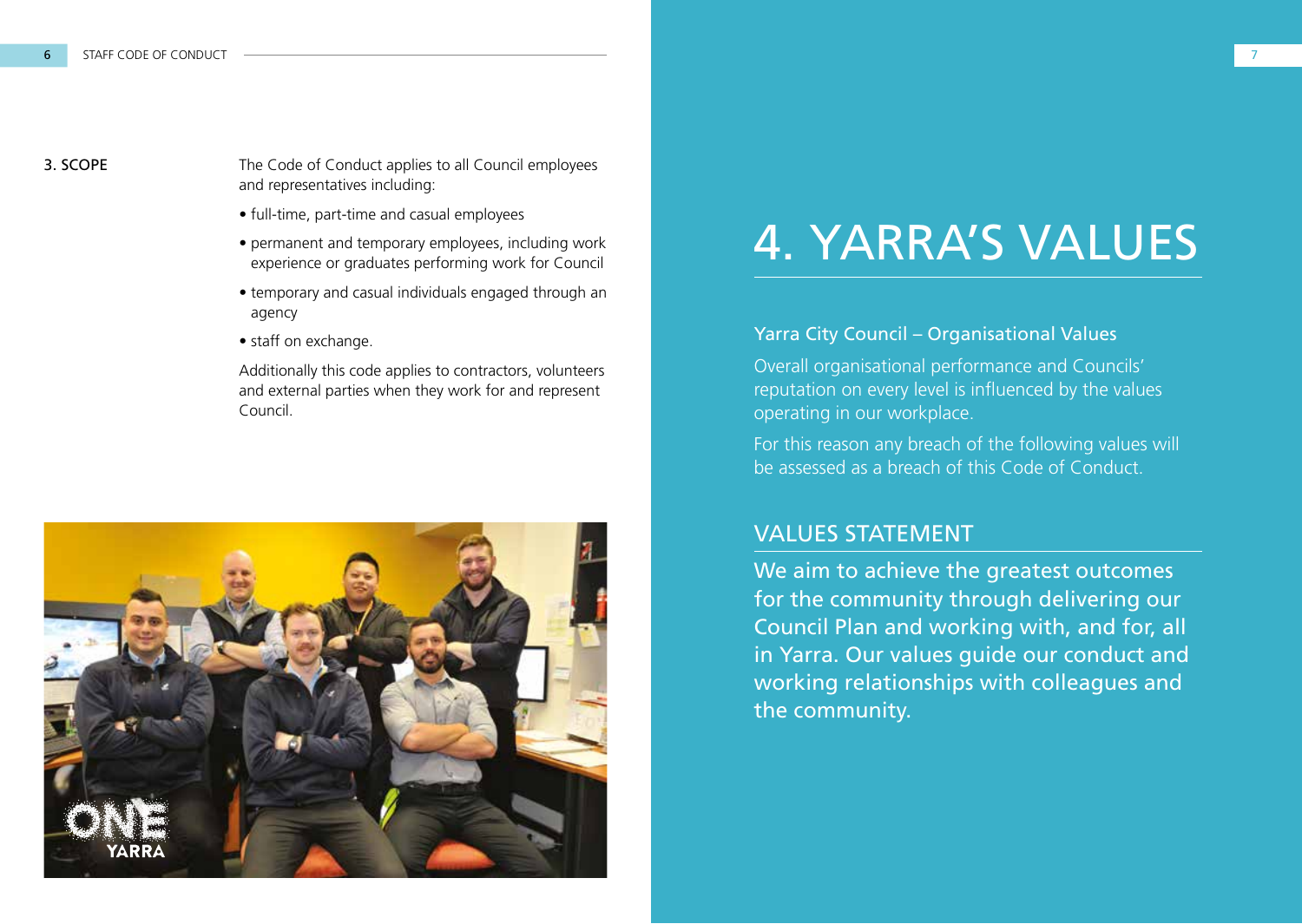#### RESPECT

Understanding. Empathy. Courtesy.

- We celebrate diversity and value different opinions, views and working styles.
- We seek to understand expectations and differing needs, then respond appropriately.
- We promote a safe, inclusive and empowering work environment.
- We are accepting of other people's differences and treat them with dignity.
- We demonstrate empathy and a commitment to social justice.
- We talk to people about decisions that will affect them as early as possible.

#### **INTEGRITY**

Honesty. **Fairness** Transparency.

- We communicate clearly and apply policies and procedures with discretion, judgement and sensitivity for equitable outcomes.
- We put the organisation's benefit before our own.
- We say what we mean and we do what we say.
- We take personal responsibility for the reputation of Yarra City Council.
- We foster open and honest communication.
- We are culturally aware and reflect this awareness through decisions that are considered, consultative and respectful.
- We speak up in support of our values.

#### ACCOUNTABILITY

Ownership. Leadership. Initiative.

- We take responsibility for our actions and welcome feedback.
- We follow through on obligations and commitments promptly, and willingly achieve agreed goals and standards.
- We take ownership of the impact of our actions both positive and negative, and learn from our mistakes.
- We act and respond proactively to ensure our team and organisational goals are met.

#### **TEAMWORK**

Support. Collaboration. Encouragement.

- We acknowledge we are one organisation in which every person plays an important role.
- We build positive working relationships across all teams and groups and in our interactions with the wider community.
- We engage our colleagues, value their experiences and share our resources.
- We celebrate each other's successes.
- We are flexible between individual and team needs and organisational priorities.
- We strive to bring out the best in others.
- We care about the wellbeing of our team members and peers.
- We collaborate with others to achieve joint outcomes.
- We share knowledge, ideas and expertise.

#### INNOVATION

Lead. Learn. Improve.

- We tackle challenges and try new things.
- We strive for a learning culture, we embrace change and are not hampered by fear.
- We learn from our actions and experiences. We seek and provide feedback.
- We further develop our knowledge and skills.
- We foster a culture of continuous improvement.
- We challenge the status quo and seek new ways to better our work practices.
- We analyse trends and keep abreast of relevant policy agendas to maximise opportunities.
- We create space for ourselves, and others, to think creatively and look beyond the obvious.
- We recognise and reward creative thinking.

#### SUSTAINABILITY

Environmental. Economic. Social. Cultural.

- Our long-term vision guides our investment in the future, to promote the health and resilience of our organisation and our community.
- We are sensitive to the interconnected needs of our community and environment.
- We act to build a resourceful, resilient and sustainable community.
- In our decision making and our actions, we minimise negative impacts and maximise positive contributions.
- We work to conserve the resources of the organisation and the municipality.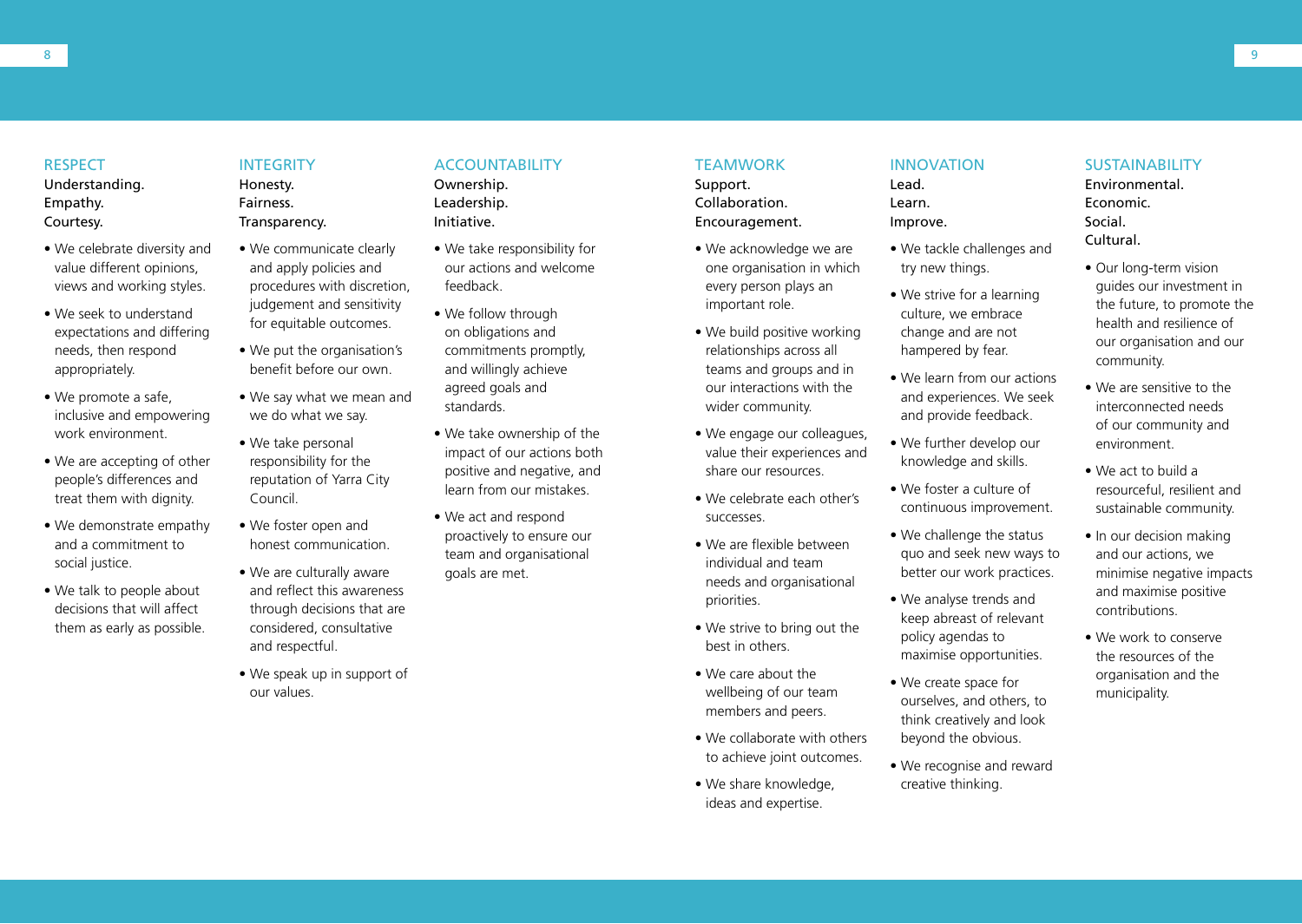Every employee can have confidence that no one is exempt and all are answerable to our values and this Code of Conduct.

We acknowledge the importance of leaving no room for doubt or question regarding our conduct.

As employees of Yarra City Council, we are committed to adhering to our organisational values and the requirements of this Code of Conduct.

#### 5. RELATED LEGISLATION/STANDARDS/CODES OF PRACTICE

This code refers to the following legislation:

- Local Government Act 1989 (Vic)
- Occupational Health and Safety Act 2004 (Vic)
- Equal Opportunity Act 1995 (Vic)
- Human Rights and Equal Opportunity Act 1986 (Cth)
- Privacy and Data Protection Act 2014 (Vic)
- Freedom of Information Act 1982 (Vic)
- Fair Work Act 2009 (Cth)
- Yarra City Council Enterprise Agreement 2013–2017

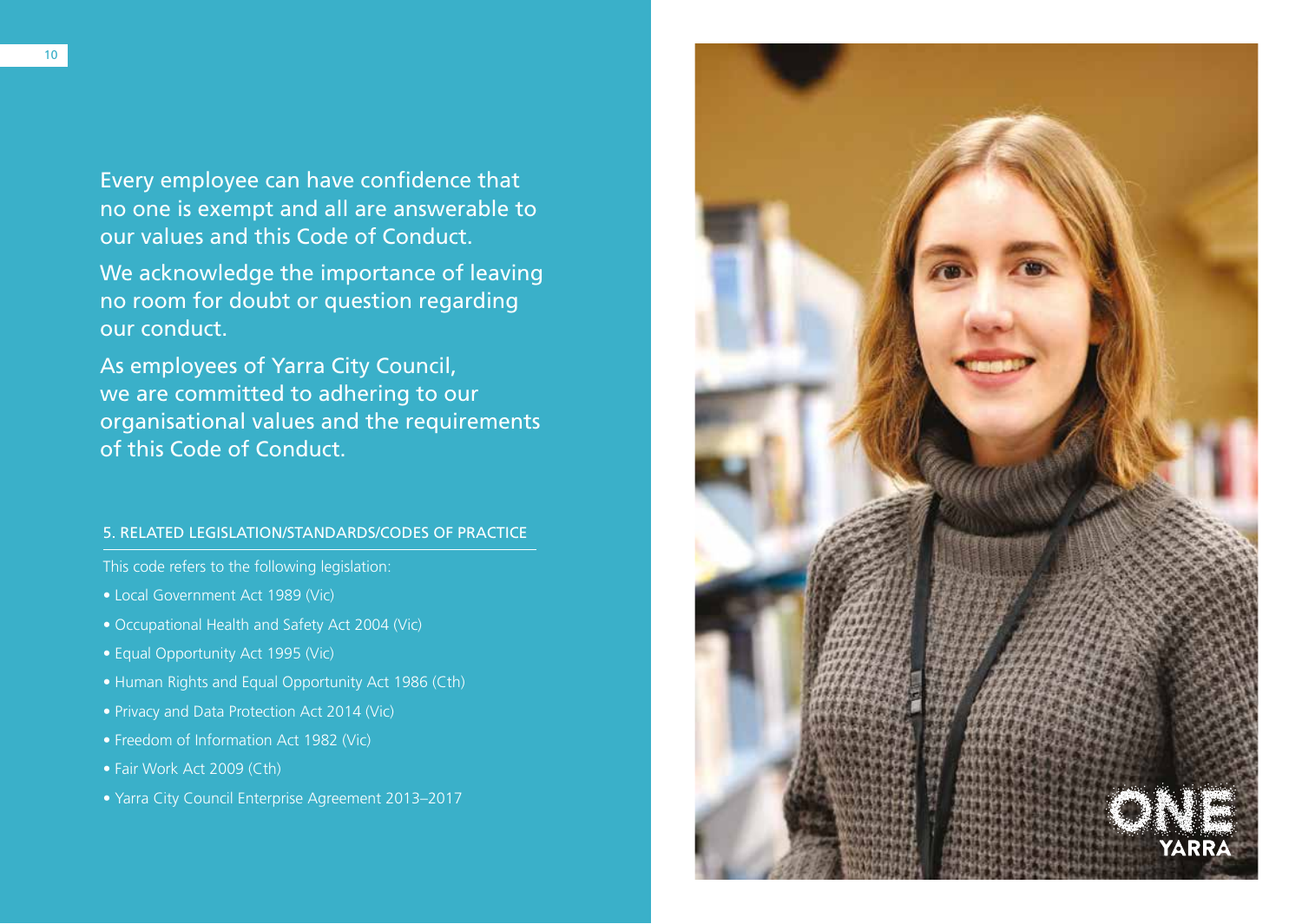#### 6. DEFINITIONS

#### Code of Conduct

Principles, values, standards or rules of behaviour that guide the decisions, procedures and systems of an organisation in a way that (a) contributes to the welfare of its key stakeholders and (b) respects the rights of all constituents affected by its operations.

#### Direct manager

Includes team leaders, supervisors, coordinators, managers, unit managers, assistant managers, directors or the chief executive.

#### Staff

Council staff include the Chief Executive Officer (CEO), senior officers, senior executive officers, directors, managers, full-time, part-time and casual staff employed by the CEO to enable Council's (or the CEO's) functions to be performed. For the purposes of this code, staff also includes work experience students, graduate placements, agency staff, representatives, agents and partner organisations, contractors working in house and other third parties. For the purposes of this code, employees and staff are considered the same thing.

#### **Workplace**

Is any place where a person attends for the purpose of carrying out any function in relation to their employment or engagement with Council. It also includes any work-related conferences, work functions or business trips.

#### Chief Executive Officer

The person appointed by Council to be its Chief Executive Officer or any person acting in that position.

#### Councillor

A person who holds the office of Councillor as defined in the Act.

#### Pecuniary interest

An interest consisting of, given or exacted in money or monetary payments.

#### Indirect pecuniary interest

An interest which results from a domestic partner, spouse or associate having a financial or monetary interest in a contract or matter relating to an employee or Councillor.

#### Interest

Receiving (or having a reasonable expectation of receiving) a direct or indirect pecuniary or nonpecuniary benefit.

#### The Act

The Local Government Act 1989 and any supplementary amendments or inclusions to the Act.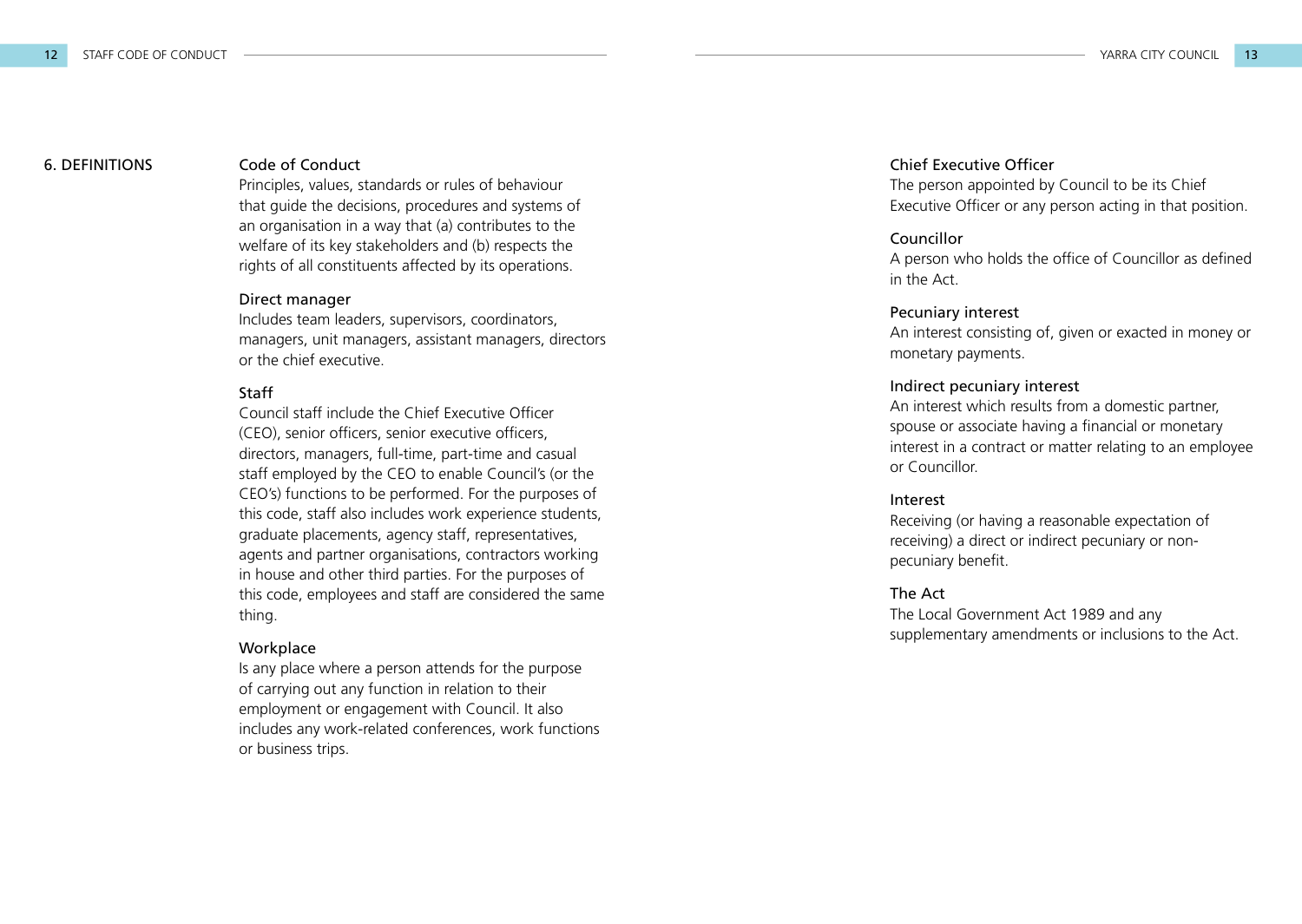Misconduct or unsatisfactory behaviour Unsatisfactory behaviour relates to the employee's conduct and attitude. Unacceptable behaviour or misconduct can be, but is not limited to:

- failing to follow established organisational policies, procedures and standards (can relate to both behaviour and performance)
- absenteeism, repetitive lateness or unauthorised absence
- unsatisfactory behaviour evidenced by abusive language/behaviour, deception, or acts of bullying or harassment
- not following appropriate instructions from supervisors/managers
- failing to work cooperatively with colleagues and managers.

#### Serious misconduct

Serious misconduct may result in summary dismissal. This occurs when a serious breach of organisation policy, procedure or other form of unacceptable behaviour has been identified and confirmed. Serious misconduct can be, but is not limited to:

- failing to follow a reasonable and lawful direction
- theft
- fraud and dishonesty
- disorderly or indecent conduct
- assault
- drug and alcohol use
- deliberate misuse of Council property or equipment
- serious and deliberate breach of Council policy and procedures
- misuse of work email/internet/social media
- acting unsafely
- serious cases of harassment or discrimination.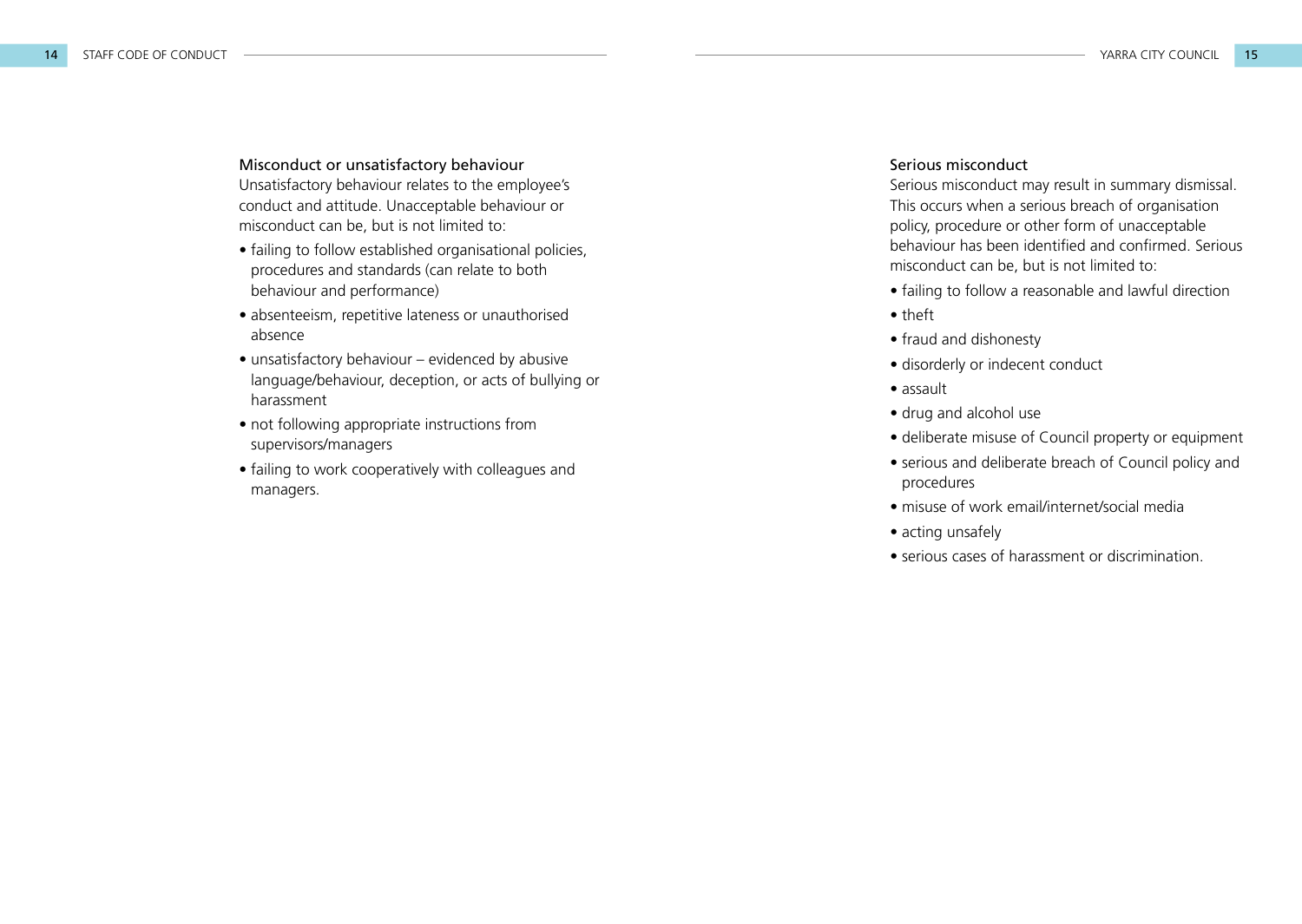#### As staff we must: 7. RESPONSIBILITIES

- Serve people courteously, fairly and effectively.
- Exhibit the highest standards of professional behaviour, including working conscientiously and competently in a polite and helpful manner.
- Follow through on obligations to individuals and the community, and keep them informed of progress.
- Act with good judgement and the required knowledge of the regulations and legislation that affect Council's activities.
- Perform our duties in a principled way and with a sense of responsibility for the results of our actions.
- Comply with the provisions and purpose of the Local Government Act 1989.
- Advise our direct manager, Equal Employment Opportunity (EEO) contact officer or People and Culture if we witness, or are aware of, breaches of any laws or acts of serious misconduct.
- o Where a breach of the laws or an act of serious misconduct are proven and it is also proven that other staff were aware but did not properly advise one of the above management representatives within a reasonable timeframe, these staff will be considered as being in breach of this code and dealt with according to the Staff Disciplinary Policy and Procedure.
- Follow any lawful directions given by a person authorised to do so. If a direction is unclear we will ask for more information in order to fulfil our duties. If we believe the direction could be unlawful or unethical or contradict the organisation's values, then we should ask a more senior manager for guidance.
- Avoid the appearance of improper conduct or poor performance of duties at public functions when we are representing Council. The way we behave at public functions reflects on the Council. o Employees should not consume excessive alcohol or
- attend unsuitable entertainment when representing Council.
- o At events or promotional functions hosted by other organisations, employees should make sure their conduct adds to the good reputation of the organisation.
- Complete e-learning or alternative on all of the legislated requirements contained within this code within three months of commencing of employment and every two years thereafter.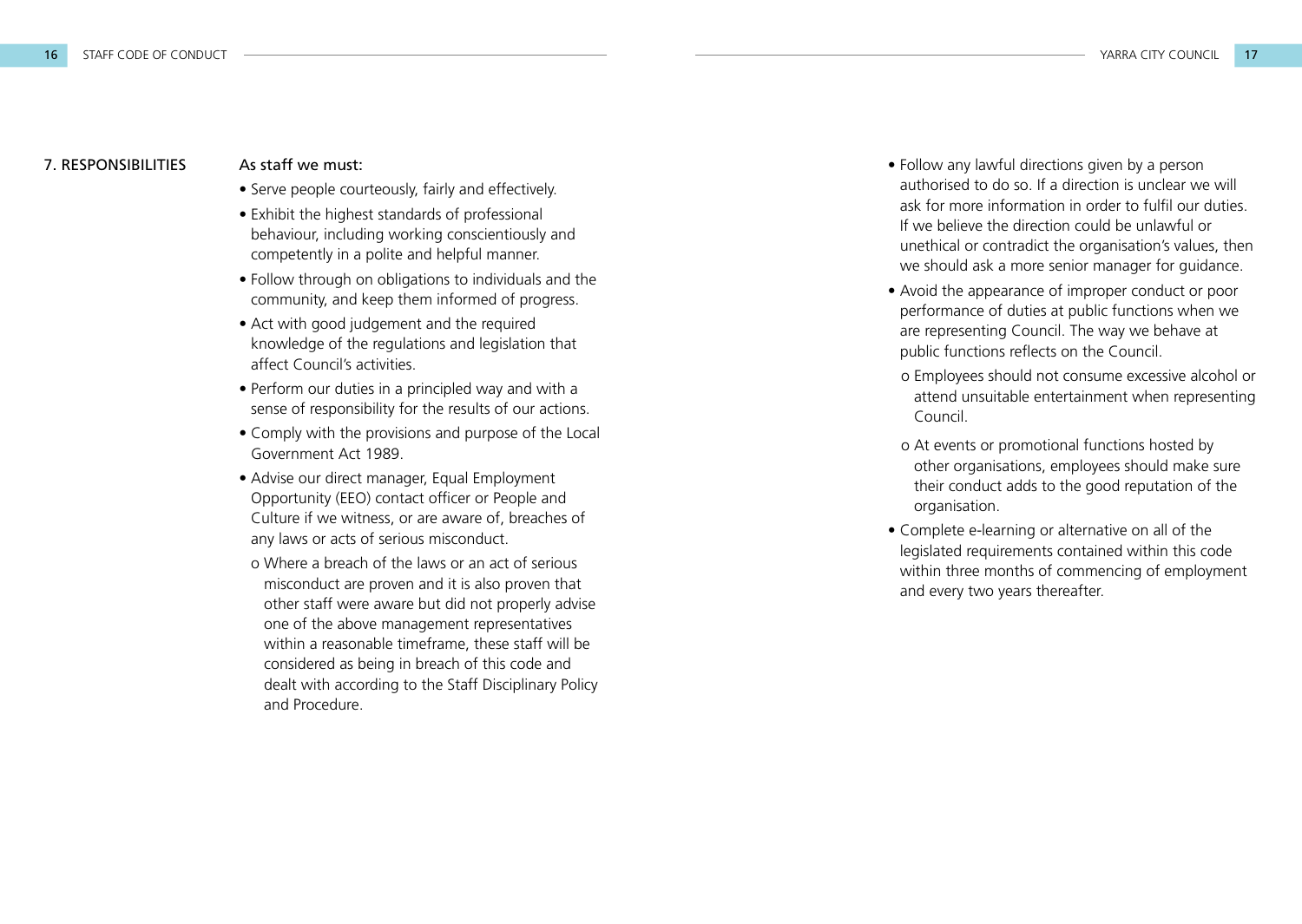#### Direct managers must:

- Promote best practice in leadership and management, and prioritise employee performance management.
- Foster a culture that drives innovation, improves productivity and recognises and rewards excellent outcomes.
- Apply empathetic people management skills to bring out the best in employees and prioritise their wellbeing.
- Educate employees about diversity's role in strengthening our workplaces and communities.
- Promote respect for the impact of decisions on the lives of employees and the community.
- Understand any legislation and statutory requirements that relate to their duties.
- Only direct staff in a manner that complies with relevant legislation.
- Make sure their advice and decisions are based on sound information and formed in a principled and honest manner.
- Ensure that the teams they are responsible for are clear about what is required of them and that they have the information and training needed to perform their duties in accordance with legislation and regulations.
- Understand that although direct managers may delegate tasks and duties to other employees, they are still responsible for the quality of work and the productive use of employees' time.
- Implement policies and decisions in an impartial manner and consider whether their decisions are in accordance with the provisions and purpose of the legislation that relates to their functions and this code.
- Conduct themselves as an example of ethical practice and principled actions.

As staff at Yarra City Council, we are required to observe child safe principles and expectations for appropriate behaviour towards and in the company of children, as noted below.

All staff are responsible for supporting the safety, participation, wellbeing and empowerment of children by:

- adhering to Yarra City Council Child Safe Policy at all times
- taking all reasonable steps to protect children from abuse
- treating everyone with respect
- listening and responding to the views and concerns of children, particularly if they are telling you that they or another child has been abused and/or are worried about their safety or the safety of another
- promoting the cultural safety, participation and empowerment of Aboriginal children (for example, by never questioning an Aboriginal child's selfidentification)
- promoting the cultural safety, participation and empowerment of children with culturally and/or linguistically diverse backgrounds (for example, by having a zero tolerance of discrimination)

#### 8. WORKING WITH CHILDREN – CHILD SAFETY AND **WELLBEING**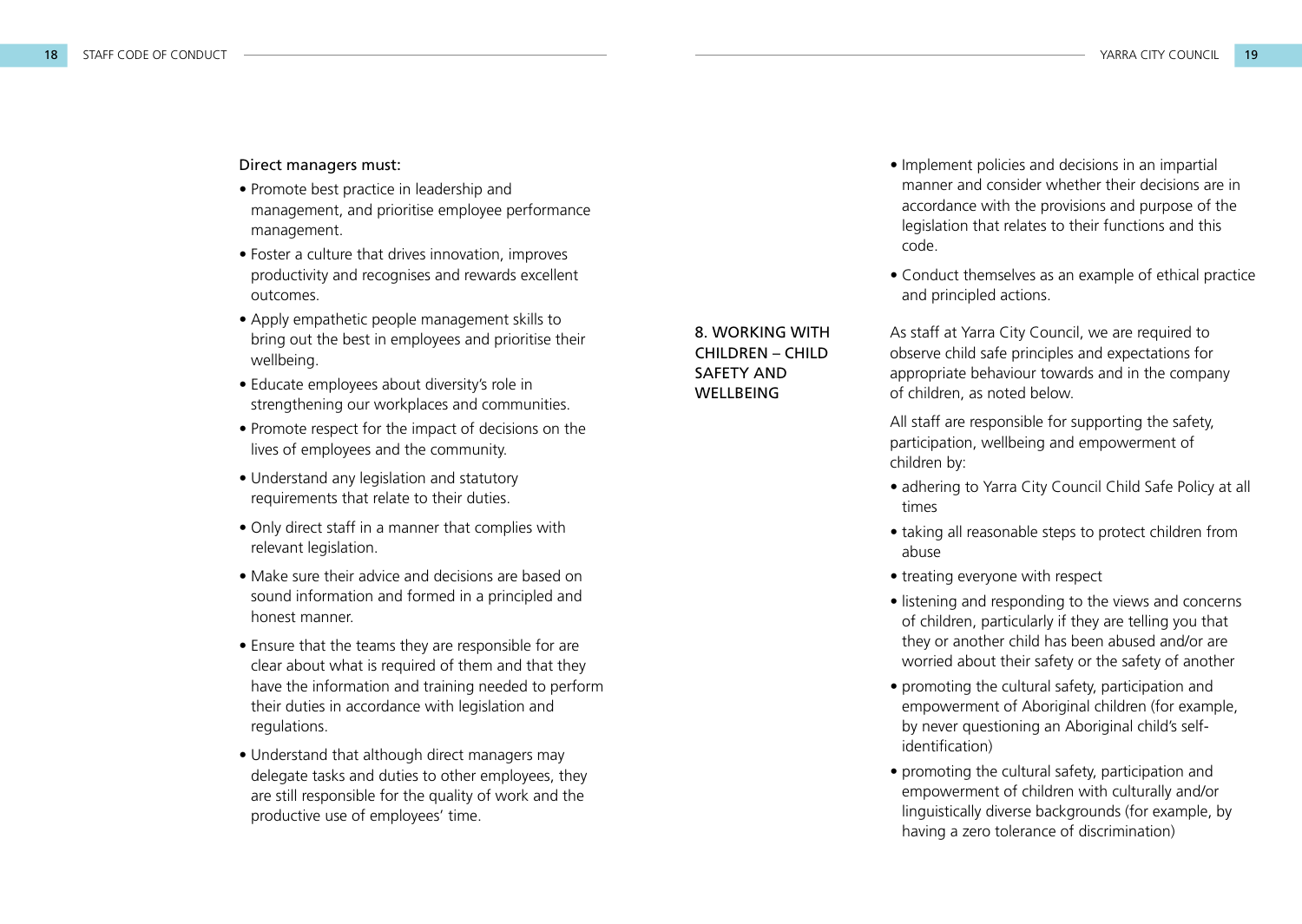- promoting the safety, participation and empowerment of children with disabilities (for example, during personal care activities)
- ensuring as far as practicable that adults are not left alone with a child
- reporting any allegations of child abuse to management and ensuring any allegation is reported to the police or child protection
- reporting any child safety concerns to management
- if an allegation of child abuse is made, ensure as quickly as possible that the child(ren) are safe
- encouraging children to 'have a say' and participate in all relevant organisational activities where possible, especially on issues that are important to them

#### Staff and volunteers must not:

- develop any 'special' relationships with children that could be seen as favouritism (for example, offering gifts or special treatment specific children)
- exhibit behaviours with children which may be construed as unnecessarily physical (for example, inappropriate sitting on laps. Sitting on laps could be appropriate sometimes, for example while reading a storybook to a small child in an open plan area)
- put children at risk of abuse (for example, by locking doors)
- do things of a personal nature that a child can do for themselves, such as toileting or changing clothes
- engage in open discussions of a mature or adult nature in the presence of children (for example, personal social activities)
- use inappropriate language in the presence of children
- express personal views on cultures, race or sexuality in the presence of children
- discriminate against any child, because of their culture, race, ethnicity, disability or any other protected attribute
- have contact with a child or their family outside of our organisation without our child safety officer's knowledge and/or consent (for example, babysitting). Accidental contact, such as seeing people in the street, is acceptable
- have any online contact with a child or their family (unless necessary, for example providing families with enewsletters)
- ignore or disregard any suspected or disclosed child abuse.

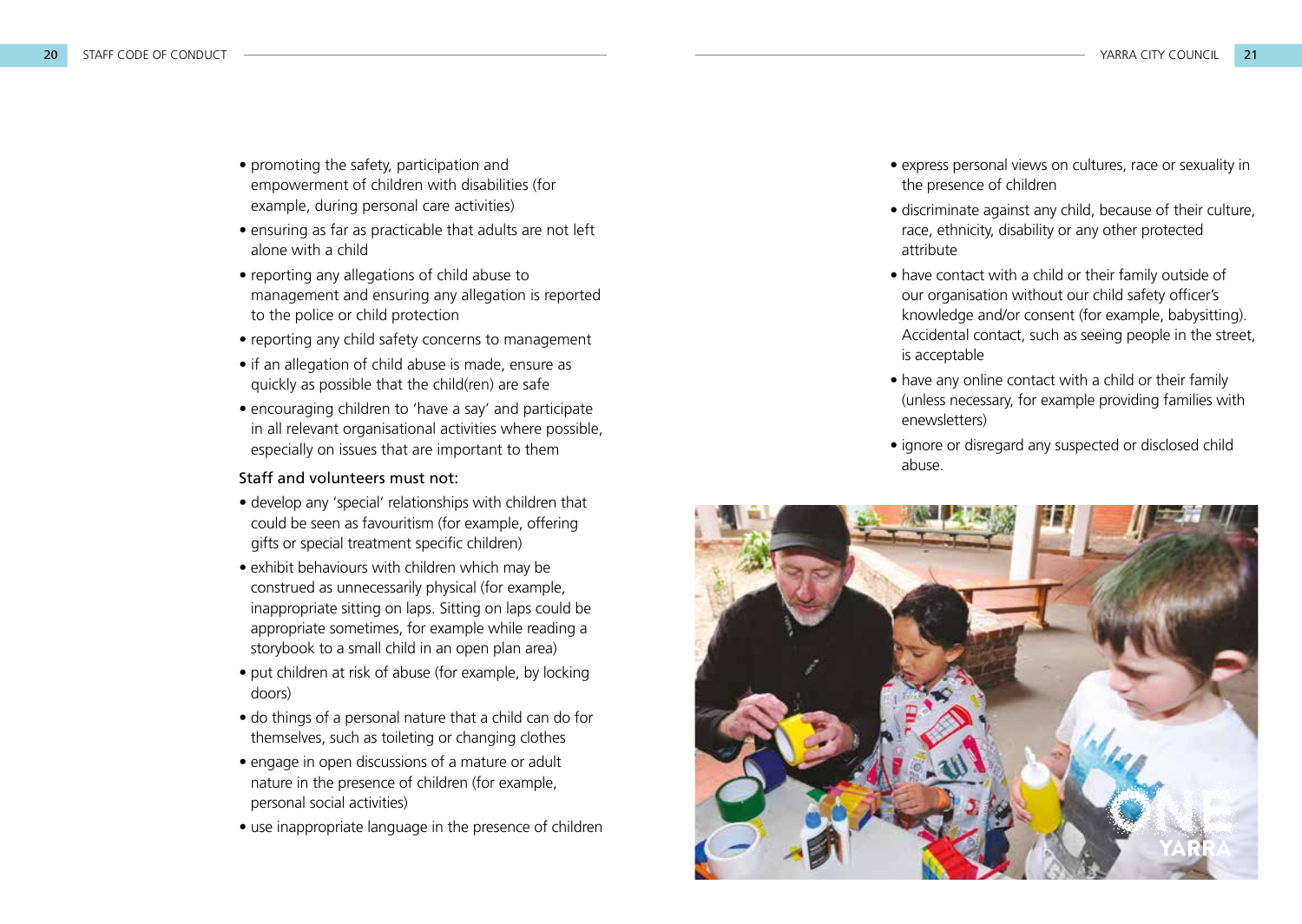# HEALTH AND SAFETY/DUTY OF CARE

9. OCCUPATIONAL Council, in accordance with the Occupational Health **10. ANTI-BULLYING** and Safety Act 2004 (Vic) ('the OHS Act'), is committed to providing and maintaining a safe and healthy work environment wherever reasonably practicable for employees, contractors and visitors at all Council workplaces.

> Staff at all levels have legal responsibilities under the OHS Act. In particular, direct managers are responsible for providing and ensuring a safe workplace. Staff at all levels must always consider their own safety and the safety of others whilst at work.

We are all responsible for:

- following safety policies, guidelines and procedures
- reporting any unsafe work practices or environments
- following all reasonable directions on safety
- using any protective clothing or other personal protective equipment provided.

Council has developed and documented policies, procedures and instructions in relation to a wide number of OHS matters, including WorkCover, rehabilitation, specific hazard identification, risk assessment, risk control and accident reporting.

As staff of Yarra City Council we will diligently adhere to all OHS policies, procedures or instructions written or otherwise, and note that breaches may constitute misconduct.

These policies and procedures are available on the intranet. For further information or assistance please contact your manager or the OHS Unit in People and Culture for further information.

Workplace bullying is defined as repeated and unreasonable behaviour directed towards a worker or a group of workers that creates a risk to health and safety.

Not all behaviour that makes a person feel upset or undervalued at work is classified as workplace bullying.

Examples of behaviour, whether intentional or unintentional, that may be considered to be workplace bullying if they are repeated, unreasonable and create a risk to health and safety include, but are not limited to:

- abusive, insulting or offensive language or comments
- unjustified criticism or complaints
- deliberately excluding someone from workplace activities
- withholding information that is vital for effective work performance
- setting unreasonable timelines or constantly changing deadlines
- setting tasks that are unreasonably below or beyond a person's skill level
- denying access to information, supervision, consultation or resources to the detriment of the worker
- spreading misinformation or malicious rumours
- changing work arrangements, such as rosters and leave, to deliberately inconvenience a particular worker or workers.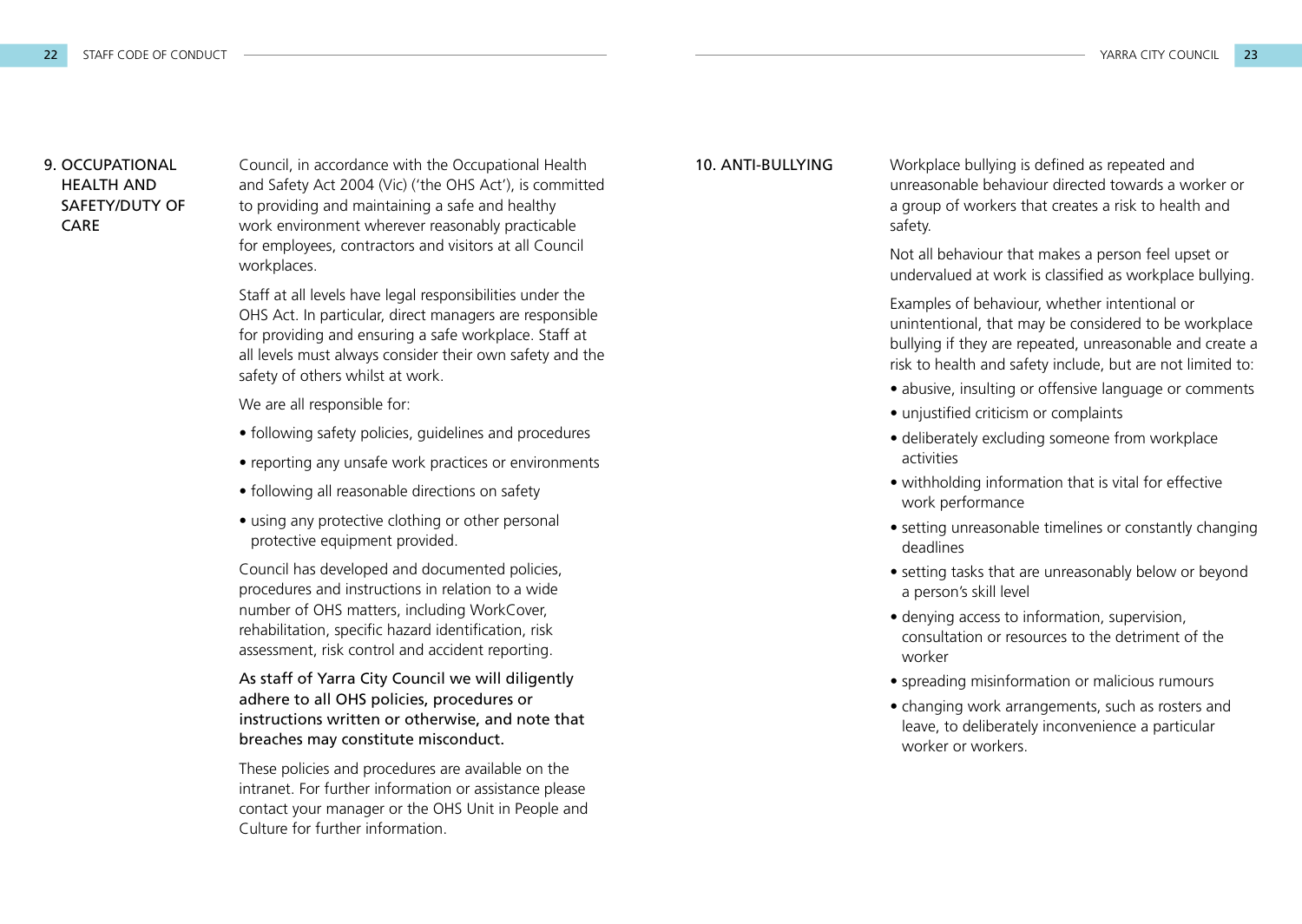A single incident of unreasonable behaviour is not considered to be workplace bullying, however it may have the potential to escalate and should not be ignored.

Reasonable management action taken in a reasonable way is not considered workplace bullying.

It is reasonable for managers and supervisors to allocate work and to give fair and reasonable feedback on a worker's performance. These actions are not considered to be workplace bullying if they are carried out lawfully and in a reasonable manner, taking the particular circumstances into account.

Examples of reasonable management action can include but are not limited to:

- setting reasonable performance goals, standards and deadlines
- rostering and allocating working hours where the requirements are reasonable
- transferring a worker for operational reasons
- deciding not to select a worker for promotion where a reasonable process is followed
- informing a worker of their unsatisfactory work performance
- informing a worker of their unreasonable or inappropriate behaviour in an objective and confidential way
- implementing organisational changes or restructuring
- taking disciplinary action including suspension or termination of employment.

#### 10.1 ANTI-BULLYING POLICY

Council is committed to providing a workplace free from bullying and harassment, and has developed the Anti-Bullying Policy to ensure this is achieved. This policy further details physical, verbal and non-verbal bullying behaviours, occupational violence, sources of occupational violence and what you should do if you believe bullying is occurring.

As staff of Yarra City Council we will diligently adhere to the Anti-Bullying Policy, procedures or instructions written or otherwise, and note that breaches may constitute misconduct.

These policies and procedures are available on the intranet. All employees are required to comply with the Anti-Bullying Policy. For further information please contact People and Culture.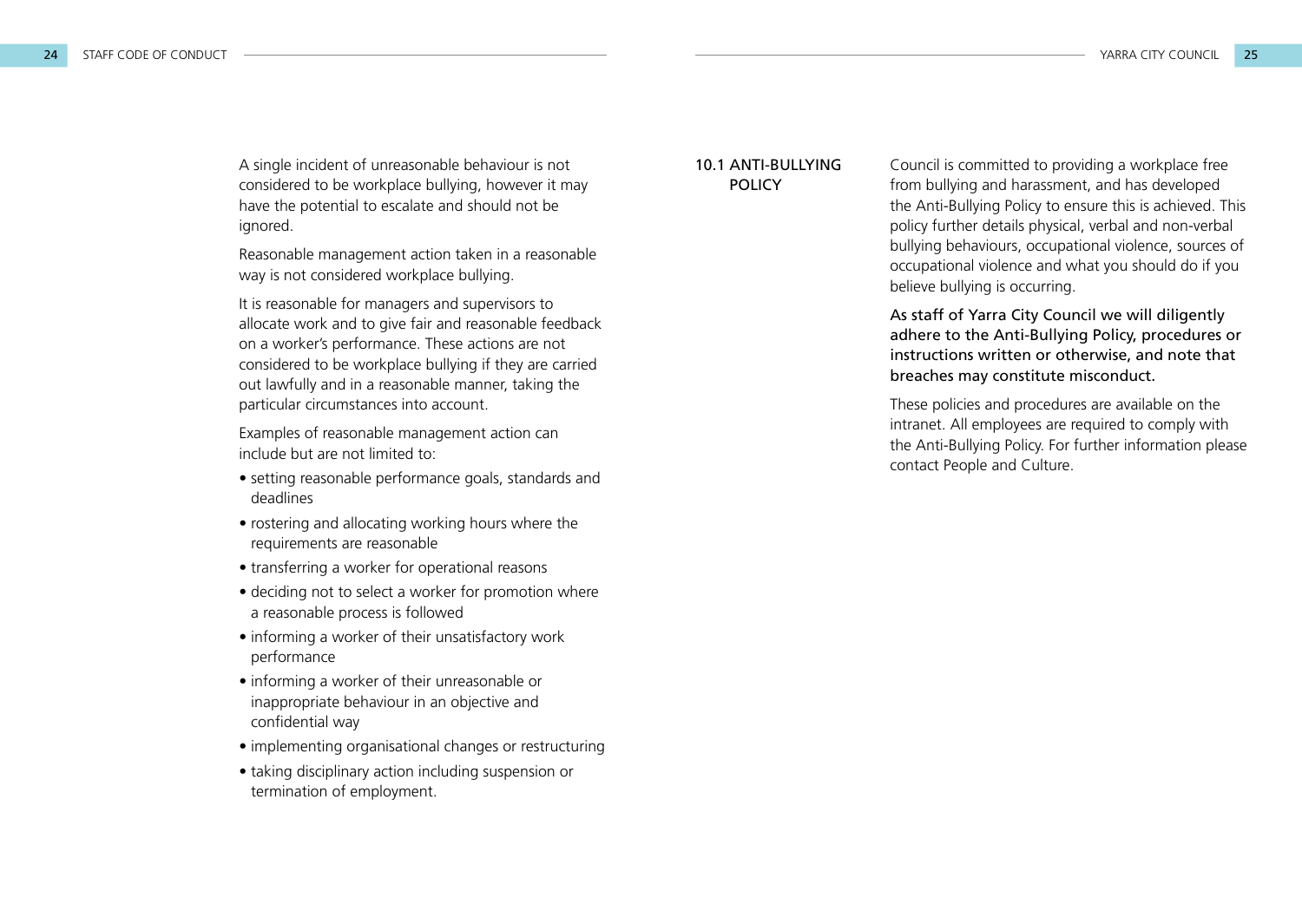#### 11. EQUAL **OPPORTUNITY**

The Yarra City Council is committed to access and equity for all its employees. This includes providing equal access to jobs and development opportunities, and ensuring there is no discrimination or harassment in the workplace.

It is against the law to discriminate or harass anyone because of their age, carer status, disability, industrial activity, marital status, parental status, physical features, political belief or activity, pregnancy, race, religious belief or activity, sex, gender identity or sexual orientation, the need to breast feed or personal association with someone who has (or is assumed to have) one of these characteristics. These characteristics are personal characteristics protected by law.

#### Direct discrimination

Direct discrimination is when a person treats, or proposes to treat, someone unfavourably because of a personal characteristic protected by law. Direct discrimination often happens because people make unfair assumptions about what people with certain personal characteristics can and cannot do.

An example of direct discrimination is refusing to employ someone on the basis of their age.

#### Indirect discrimination

Indirect discrimination occurs when an unreasonable condition is imposed that disadvantages a person with a personal characteristic protect by law. Indirect discrimination happens when a workplace policy, practice or behaviour seems to treat all workers the same way, but it actually unfairly disadvantages someone because of a personal characteristic protected by law.

An example of indirect discrimination is requiring all employees to attend a morning meeting each week at 7am. This may appear to treat everyone equally however, it may disadvantage employees with family or caring responsibilities. If the requirement is not reasonable, this is indirect discrimination.

We recognise that our staff and their work suffer if they feel someone is treating them unfairly, discriminating against or harassing them.

As staff at Yarra City Council we are all required to acknowledge and support the above principles to ensure everyone at Yarra can work in an environment that is free from discrimination and harassment where there is:

- recognition and acceptance of equal opportunity
- a safe and respectful working environment
- a fair process for dealing with complaints.

Council's Equal Opportunity Policy and Equal Employment and Anti-Discrimination Policy are available on the intranet. All employees are required to comply with these policies. For further information please contact Employee Relations in People and Culture.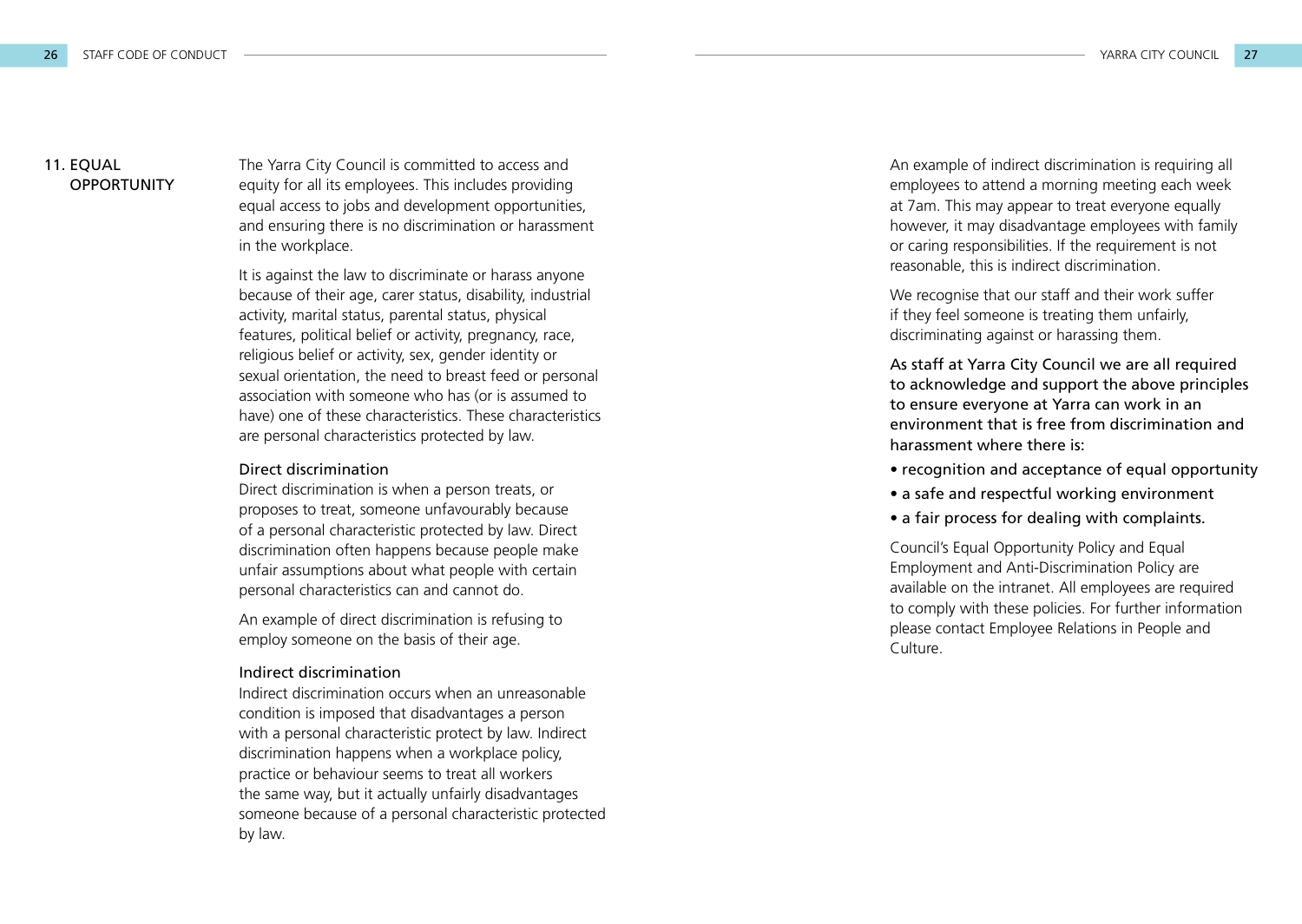#### 12. GOVERNANCE

#### Good governance

Good governance is about the processes for making and implementing decisions. It's not necessarily about making 'correct' decisions, but about the best possible process for making those decisions. Good decision-making processes, and therefore good governance, share several characteristics. All have a positive effect on various aspects of local government including consultation policies and practices, meeting procedures, service quality protocols, Councillor and officer conduct, role clarification and good working relationships.

The primary role of Council is, under the direction of the elected Councillors, to govern the municipality in accordance with a range of local, state and federal legislation. Council has developed a set of policies and procedures to assist staff and Councillors in achieving good governance and carrying out day-to-day duties in accordance with legislation and policies. These include, but are not limited to:

- Fitness for Work Policy
- Fraud and Corruption Control Policy
- Corporate Records Management Policy
- Local Government Privacy Guideline
- Staff Gifts, Hospitality Disclosure Policy.

This Code of Conduct should be read in conjunction with all Yarra City Council policies as located on the intranet in the Policy Management Framework.

#### 12.1 PRIVACY/ CONFIDENTIALITY

As staff of Yarra City Council we are required to adhere to the privacy commitments stated in Council's Privacy Policy and Health Records Policy, the Privacy Act 2000, and Health Records Act 2001.

This includes:

- not using or disclosing private information about Council or any person you have come in contact with as a result of your job
- not using or disclosing any private information that either yourself or Council has collected
- preventing the use or disclosure of any such confidential information
- returning all confidential information belonging to Council if you leave the organisation.

Requests for access to health information, information not publicly available or information containing references to third parties must be processed under the Freedom of Information Act 1982. Any questions or requests are to be referred to the Group Manager – CEO's Office.

12.2 WORKING WITH **COUNCILLORS** 

The Local Government Act 1989 provides for Council to appoint and direct the Chief Executive Officer, who in turn is responsible for the organisation. Councillors may not direct members of staff to perform duties or undertake specific actions. Any Councillor requests should be directed through your director or executive or the formal Mayor and Councillor request process.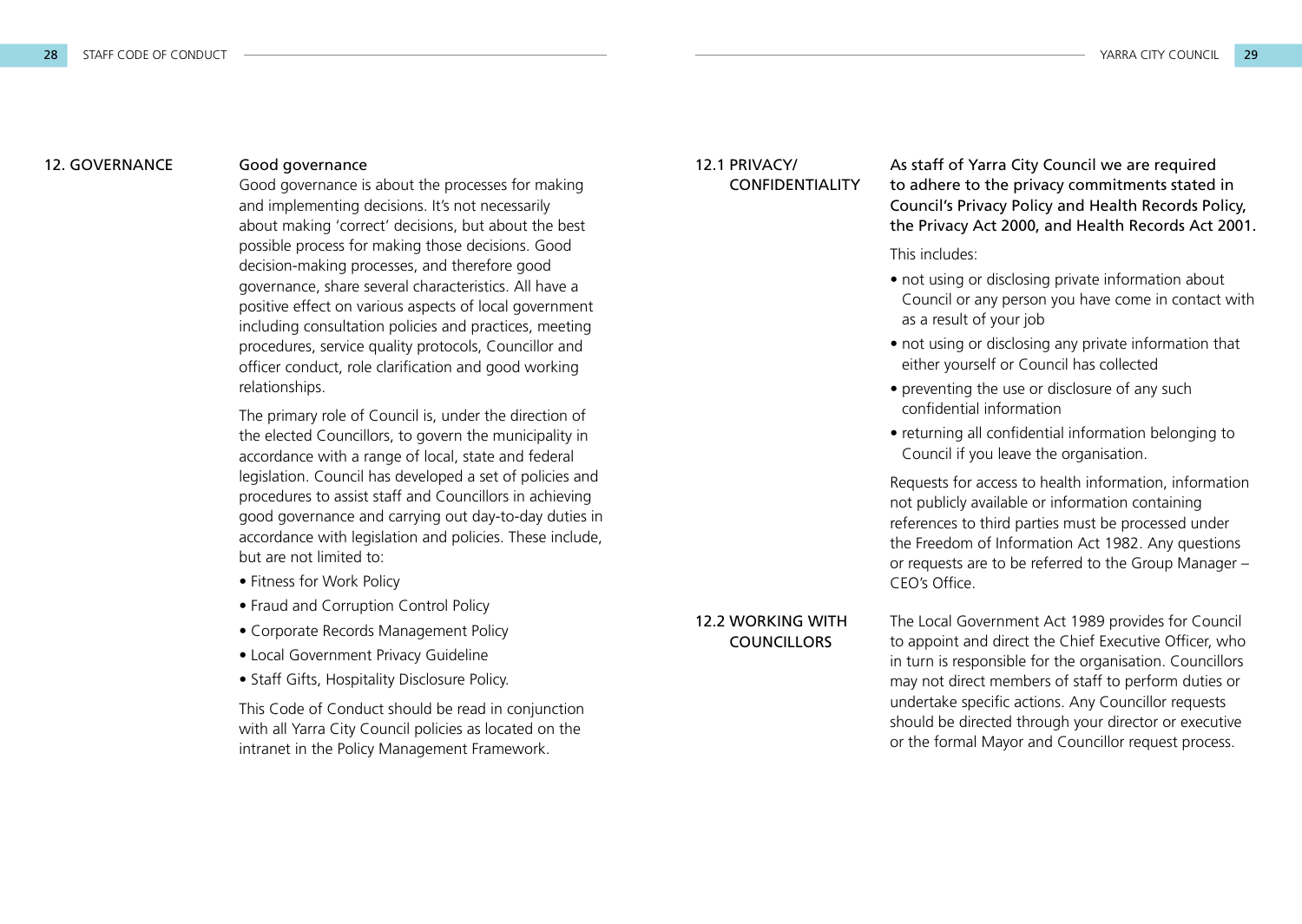#### 13. CONFLICT OF INTEREST

Staff may have private interests that conflict or may be perceived to conflict with the interests of Council. These interests must be declared. Conflict of interest provisions can be complex and you are encouraged to seek advice from your manager or governance if you have any questions.

Under the Act, a member of council staff has a conflict of interest in respect of a 'matter' if he or she has a direct interest or an indirect interest in the matter.

A 'matter' means a matter with which a member of council staff is concerned and that will require a power to be exercised, or a duty or function to be performed, or a decision to be made.

#### Direct interest in a matter

A person has a direct interest in a matter if there is a reasonable likelihood that the benefits, obligations, opportunities or circumstances of the person would be directly altered if the matter is decided in a particular way. This includes where there is a reasonable likelihood that the person will receive a direct benefit or loss that can be measured in financial terms or that the residential amenity of the person will be directly affected, if the matter is decided in a particular way.

#### Indirect interest in a matter

Indirect interests fall within the following five classes.

- An indirect interest by close association A person has an indirect interest by close association in a matter if:
- o a family member of the person has a direct interest or an indirect interest in a matter
- o a relative of the person has a direct interest in a matter
- o a member of the person's household has a direct interest in a matter.

#### • An indirect financial interest

A person has an indirect financial interest in a matter if the person is likely to receive a benefit or incur a loss, measurable in monetary terms, as a consequence of a benefit received or loss incurred by another person who has a direct or indirect interest in the matter. This includes:

- o if the person has a beneficial interest in shares of a company or other body that has a direct interest in the matter (except if a person, and family members of the person, hold shares in a company or body that has a direct or indirect interest in a matter with a combined total value that does not exceed \$10,000 and the total value of issued shares of the company or body exceeds \$10 million, the person's indirect financial interest is not a conflict of interest)
- o if the person is owed money from another person and that other person has a direct interest in the matter (except if the other person is an authorised deposit-taking institution)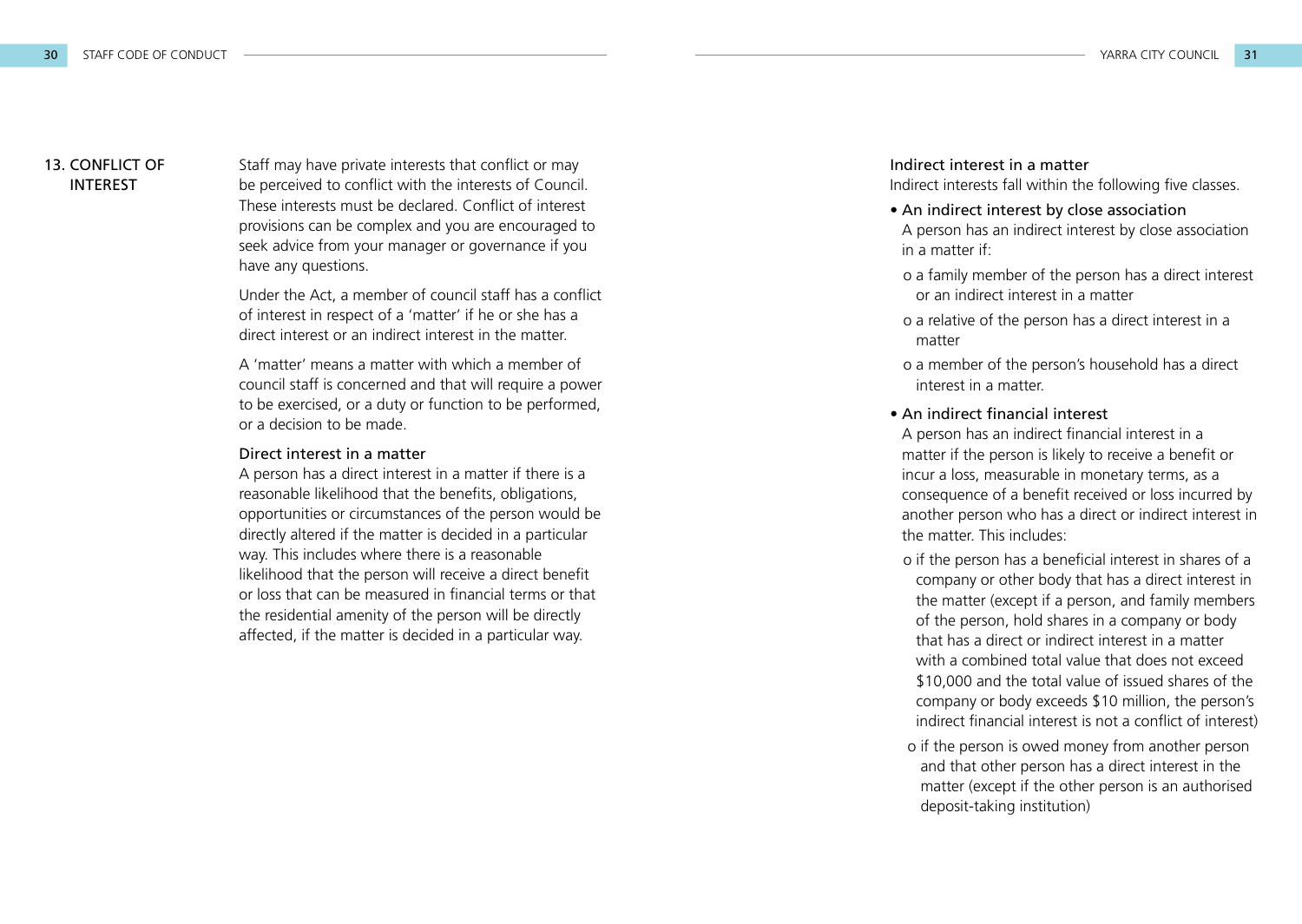- An indirect interest because of conflicting duties A person has an indirect interest in a matter because of a conflicting duty if the person:
- o is a manager or a member of a governing body of a company or body that has a direct interest in a matter
- o is a partner, consultant, contractor, agent or employee of a person, company or body that has a direct interest in a matter
- o is a trustee for a person who has a direct interest in a matter.

A person has an indirect interest in a matter because of a conflicting duty if the person held a position or role specified in the points above and, in that position or role, dealt with the matter.

Whether or not your duties relate to the matter in question does not alter the situation. Your duties may not relate in any way to the particular matter, but just the fact that you have duties to the relevant person or organisation creates a situation of conflicting duty.

#### An indirect interest because of receipt of an applicable gift

An 'applicable gift' means one or more gifts (including hospitality) with a total value of \$200 or more, received from a person or persons specified below, in the five years preceding the decision or the exercise of the power, duty or function.

A person has an indirect interest in a matter if the person has received an applicable gift, directly or indirectly, from:

- a person who has a direct interest in the matter
- a director, contractor, consultant, agent or employee of a person, company or body that the person knows has a direct interest in a matter
- a person who gives the applicable gift to the person on behalf of a person, company or body that has a direct interest in the matter.

The only exemption to the above relates to receiving hospitality from not-for-profit organisations. Council employees do not have a conflict of interest if they only accepted reasonable hospitality provided to them by a not-for-profit organisation at a function or event that they attended in an official capacity.

A 'not-for-profit' organisation means a body or organisation that:

- operates exclusively for charitable, civil or other social purposes
- does not share or allocate the funds or profits of the body or organisation with the owners, shareholders or executives of the body or organisation.

Staff are advised to check with their direct manager before accepting hospitality from any organisation.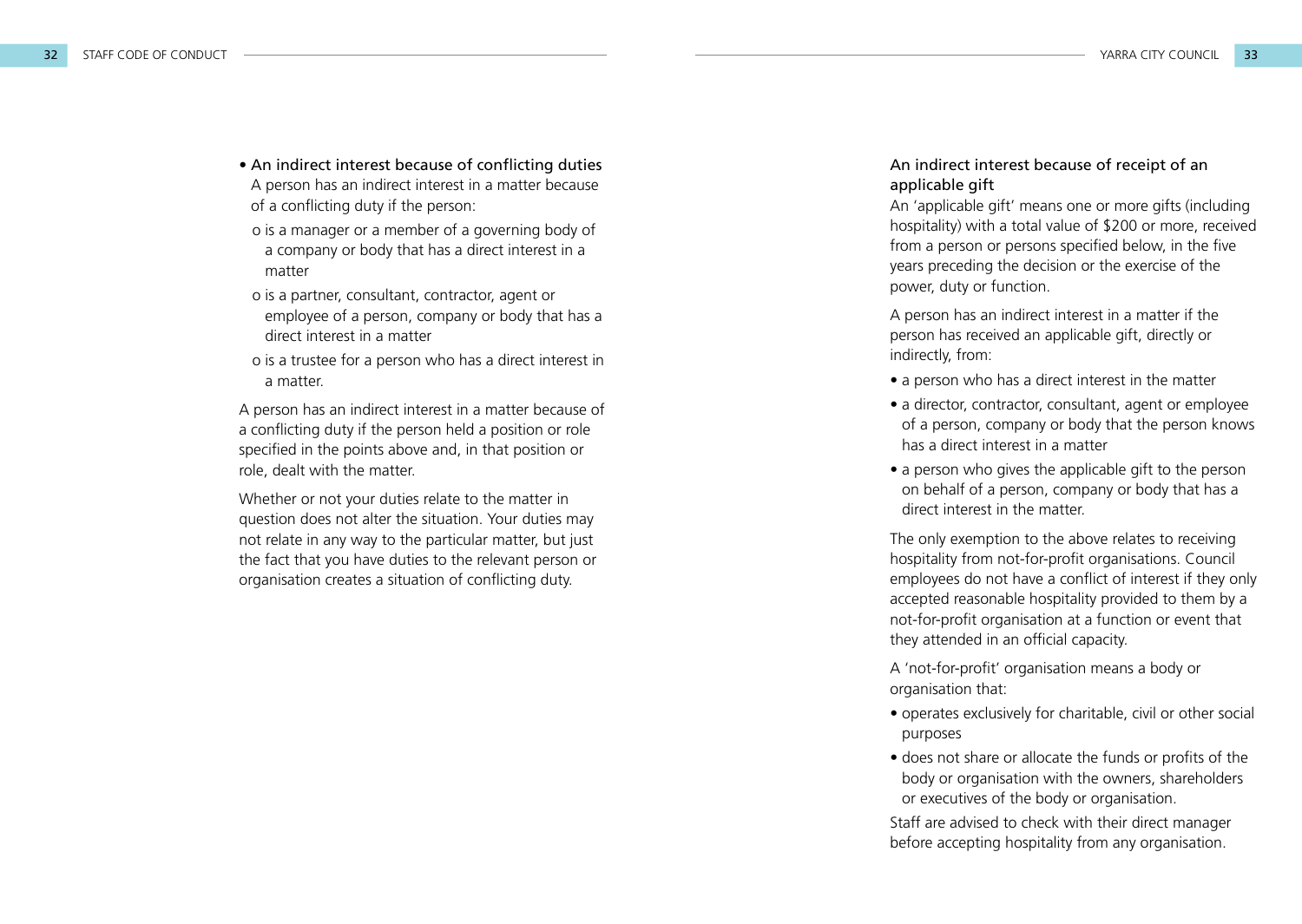#### An indirect interest as a consequence of becoming an interested party

A person has an indirect interest in a matter if the person has become an interested party in the matter by initiating civil proceedings in relation to the matter or becoming a party to civil proceedings in relation to the matter.

When considering whether you have a conflict of interest, the question to ask is whether an outside observer would consider the interest could affect the ability of the person having to deal with the matter impartially.



#### Disclosure requirements

As staff of Yarra City Council we must notify our direct manager if we consider that we have an interest or there is the possibility of one arising, in relation to a matter that is in conflict with our public duty. We will do this as soon as the interest or potential interest is identified.

Direct managers will then determine whether the interest or the circumstances of the person could be perceived as compromising their capacity to carry out their duties.

Once the direct manager has determined whether there is an interest, they may:

- reorganise the duties of the person so as to remove them from participation in the matter leading to the interest
- put in place a process which will ensure that the person will perform their duties impartially and notify the person of this and make a record of the declaration of the interest
- require the employee to cease the activity that gives rise to the conflict.

If the direct manager considers the interest would interfere with the performance of the employee's duties, then the manager must take steps to make sure the person with the interest is not part of any discussions or deliberations in relation to the matter.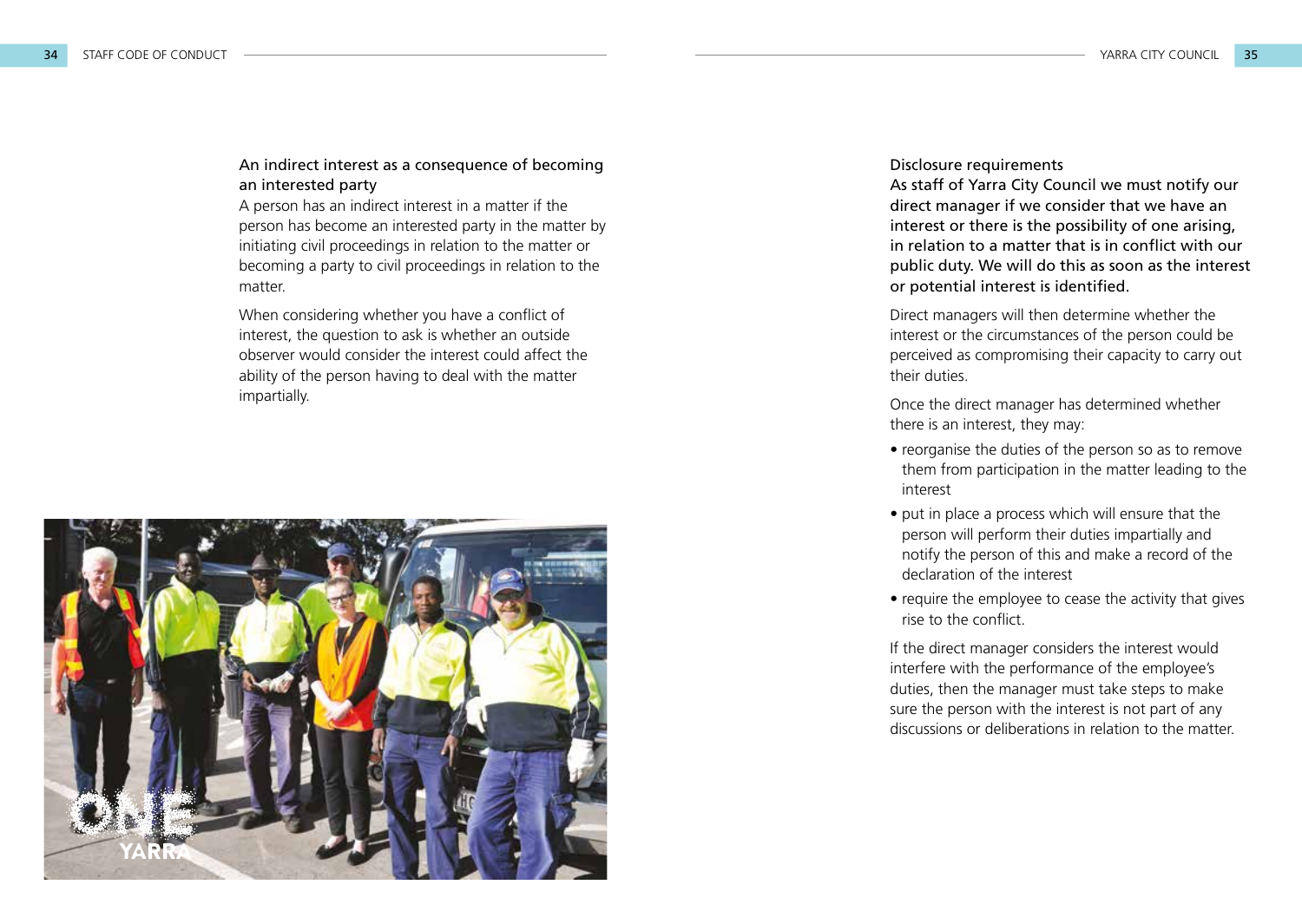#### Council staff with a delegated power, duty or function

An employee that has a direct or indirect interest in a matter in which they have a delegated power, duty or function of the Council under the Act or another act, must not exercise the power or discharge the duty or function. In addition to notifying their manager of the conflict, all employees in this category must also disclose the class and nature of the interest to the Chief Executive Officer, in writing, as soon as he or she becomes aware of the conflict of interest.

#### Employees and persons providing advice

Employees and persons engaged under a contract to provide advice or a report to a meeting of a council or a special committee, who have a direct or indirect interest in a matter to which the advice or report relates, must disclose the class of interest when providing the advice or report and before the advice or report is considered by the council or the committee.

#### Failure to disclose interests

Failure to disclose interests will be considered a breach of this code. Depending on the nature of the breach, sanctions will vary from counselling, use of disciplinary procedures, suspension, civil action or reporting of actions to enforcement authorities. This applies to employees and includes a direct manager's failure to act if they have the knowledge.

#### Additional disclosure requirements for senior officers

In addition to the disclosure requirements above, the Act requires senior officers (any employee whose total remuneration is greater than \$120,000 per annum) to declare interests within 30 days of being employed or becoming a senior officer. These employees must complete a register of interests: primary return, which can be requested from the governance team.

Following receipt of the primary return the senior officer must complete, within 40 days of 30 June and 31 December each year, a register of interests: ordinary return.

#### Gifts, favours and hospitality

All staff are required to make themselves aware of, and comply with, the requirements of the Governance – Staff Gifts, Hospitality Disclosure Policy.

The Governance – Staff Gifts, Hospitality Disclosure Policy must be read in conjunction with this code and any breaches of the policy will be treated as such.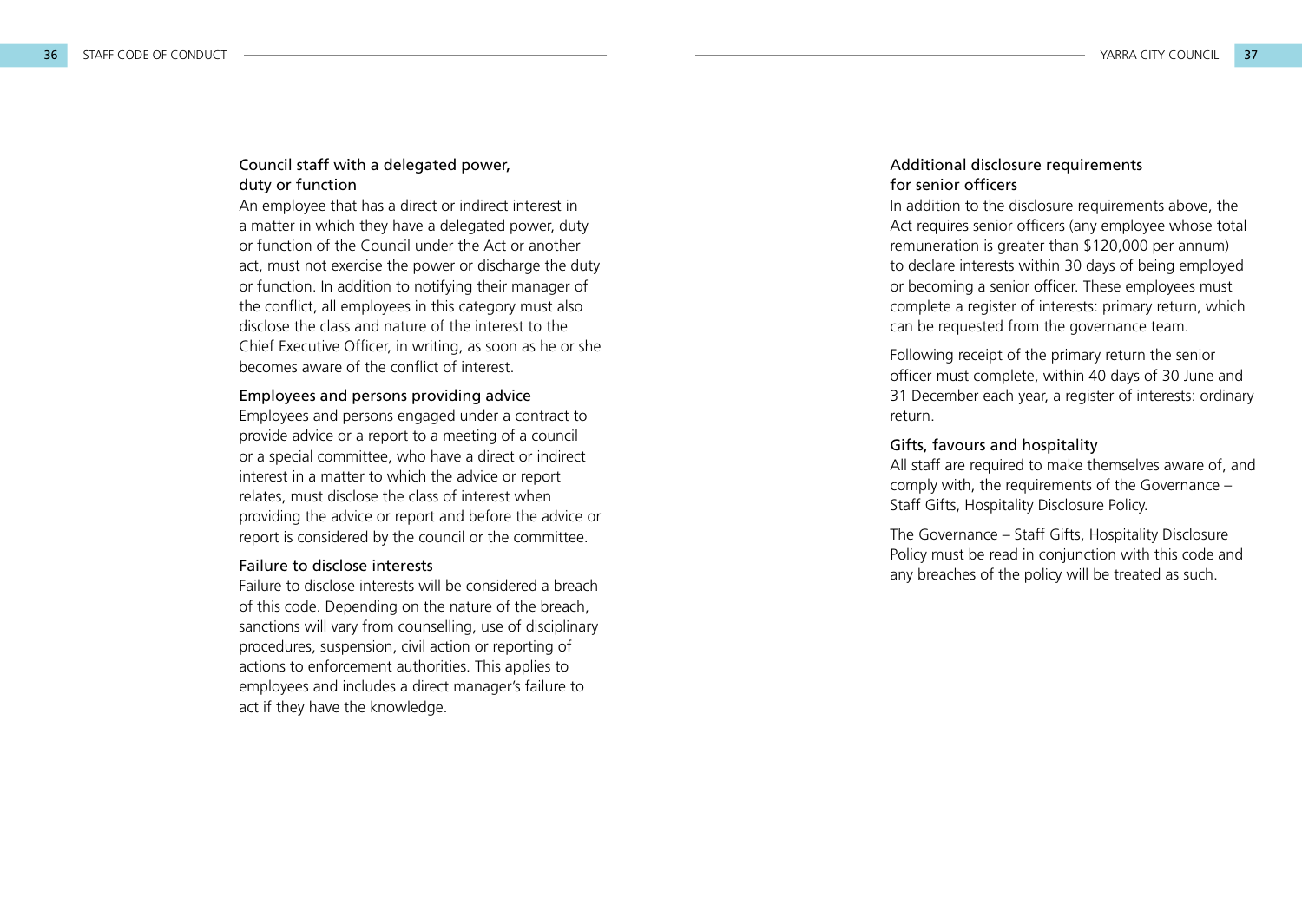#### 14. OFFICIAL INFORMATION

By virtue of their duties, Yarra staff frequently access, otherwise deal with, and/or are aware of, information about issues, facts and circumstances that they know, or where a reasonable person in the circumstances would know, needs to be treated as confidential.

Yarra staff will not access or attempt to access official information other than in connection with the performance by them of their duties and/or as authorised.

Yarra staff will not disclose official information acquired through the course of their employment other than is required by law or where appropriately authorised in the agency concerned.

Yarra staff will not misuse information gained in their official capacity, including, but not limited to:

- purchasing shares or other property on the basis of confidential information about the affairs of a business or of a proposed government action
- seeking to use information for personal benefit or gain or for the personal benefit or gain of another.

Yarra staff will maintain the integrity and security of official information for which they are responsible. Staff will also ensure that the privacy of individuals is maintained and will only release information in accordance with relevant legislation, industrial instruments, policy or lawful and reasonable direction.

#### 15. OUTSIDE EMPLOYMENT

Yarra staff must not engage in employment or other remunerative activity outside of their Yarra employment where the activity conflicts with, or has the potential to conflict with, their role as a Yarra staff member, or if the performance of such outside employment or activity might affect their capacity to perform their Yarra duties.

Yarra staff will obtain written permission from the CEO or delegate before engaging in any outside employment or remunerative activity (including any employment, work or service for which payment is made by way of pay, salary, honorarium, commission, fee, allowance or other reward).

In general, it is not necessary for staff to obtain permission to involve themselves in or undertake voluntary or unpaid activities or paid recreational activities (for example, sport coaching) unless there is an actual or potential conflict of interest between such activity and their duties and/or role as a Yarra staff member.

Yarra staff who leave Yarra to work with a nongovernment employer will avoid situations which would result in an unfair advantage for their new employer. This holds particularly in the case where the employer is bidding for a local government contract or is competing for a grant or similar disbursement of public moneys.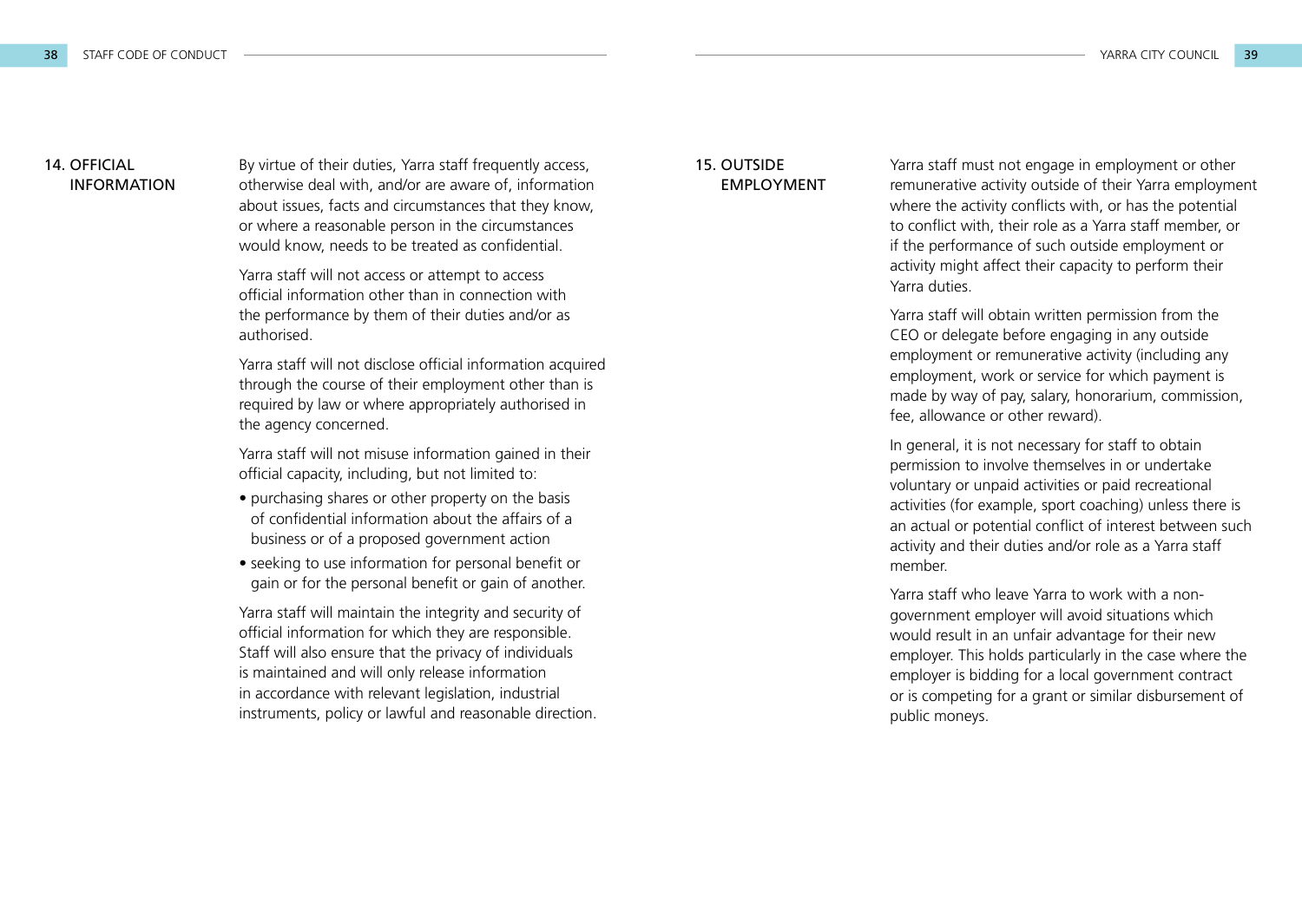

#### 16. CRIMINAL **OFFENCES**

17. SOCIAL MEDIA

If a staff member is charged with a criminal offence they must advise their manager at the earliest possible opportunity (or if their manager is not available, someone in People and Culture) about the details of the charge. The manager, in consultation with People and Culture, will review any connection between the alleged offending conduct and the staff member duties, role, position or status.

Access to social media at work is provided to assist staff in their work (for example, research, monitoring issues, marketing and promotion). While a "reasonable" amount of personal use of social media is permitted at work (such as in break times), it should not be excessive and should not interfere with a staff member's work.

The Social Media Policy and the Code of Conduct apply to staff when they are interacting with social media at work and at home.

Staff must take care that their personal use of social media does not in any way damage the reputation of Council or breach any part of our Social Media Policy or this code. Staff should familiarise themselves with the Social Media Policy, which is available on the intranet. Staff without access to the intranet can get copies of these policies from their managers.

18. INFORMATION MANAGEMENT

The storage of information and the means for moving information as well as the treatment of information, must meet the highest standards of probity.

As employees our handling of information carries with it a responsibility to be diligent in the appropriate security and handling of information.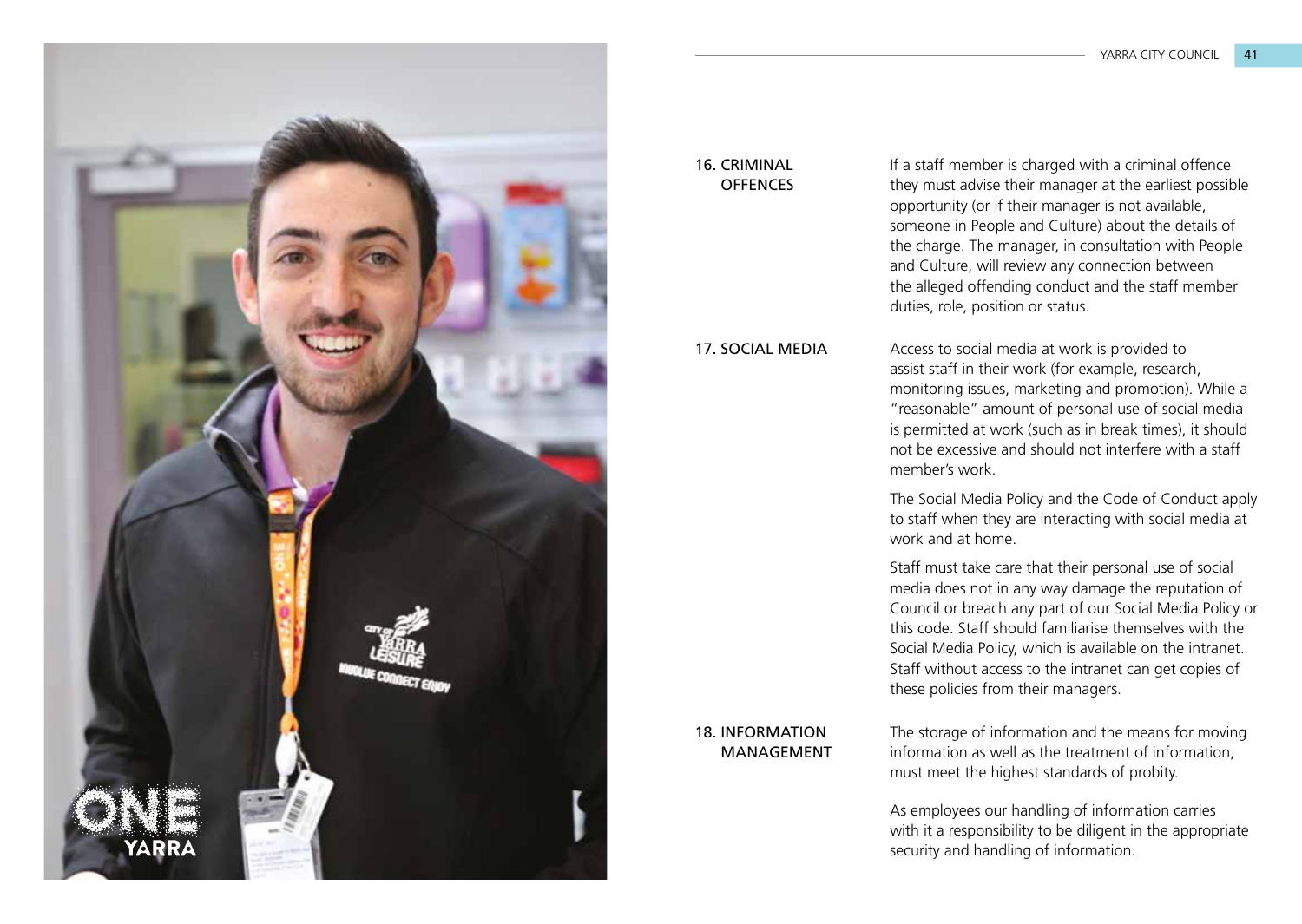**18.1 RECORDS** Council is required under the Public Records Act 1973 **18.2 TECHNOLOGY** to manage the records it produces and receives in line with standards set by the Public Records Office of Victoria (PROV). To comply with these standards, the Council has established a corporate records management program to manage both paper and electronic records. TRIM is the primary electronic document and records management system for managing both physical and electronic records across Council. There are also other record keeping systems where Council records are stored and managed for various business functions.

> As staff of Yarra City Council we must ensure that the records we create and receive, which document Council business decisions and activities, are stored within TRIM or where applicable, another record keeping system.

Council records can only be legally disposed of under one of three processes as defined under the PROV disposal standard:

- 1. Destruction of records under the principle of Normal Administrative Practice (NAP).
- 2. Destruction of records covered by a Retention and Disposal Authority (RDA).
- 3. Specific authorisation to destroy records not covered by NAP or an existing RDA.

Any queries about the management or disposal of records should be made to Corporate Records.

Council has a User Security Policy (including email and internet terms and conditions of use) to assist you when using email and the internet. Council requires all staff who have access to Council's IS network to act in a responsible and ethical manner and to adhere to the terms and conditions laid out in this policy which includes information about:

- processing and storing corporate knowledge and memory
- handling Council information
- access and using Council information
- ethical conduct in relation to using the system
- protection of confidentiality
- use of passwords
- instructions for use of the IT equipment, including designated drives
- internet browsing limitations
- use of the email system.

Council has legal ownership of the contents of all files stored on the organisation's network, as well as all messages transmitted via these systems. You should know and understand that management reserves the right to:

- examine electronic mail, personal file directories, hard disk drive files, and other information stored on Council's IS network
- monitor and read messages sent over Council's email systems
- take action in the case of any breaches of policy.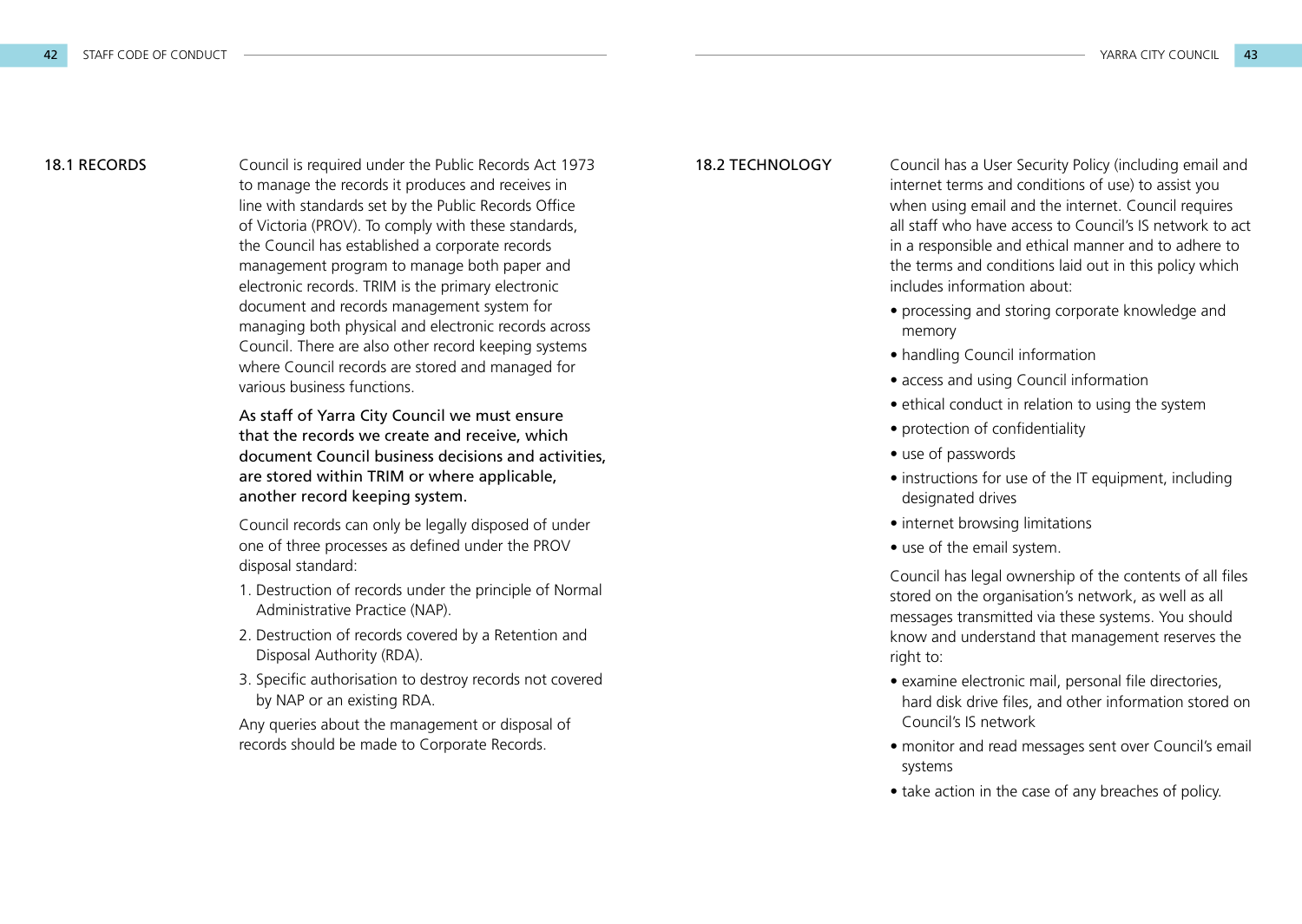## 19. GENERAL WORKPLACE **STANDARDS**

The way we present and conduct ourselves is a significant factor in how we are perceived by those external and internal to Council. We all have an important role to play in making sure Council is viewed as a professional, mature and contemporary organisation. Our appearance, public image, presentation and integrity must always beyond reproach.

#### 19.1. REPORTING UNETHICAL **BEHAVIOUR**

Yarra staff will report to their direct manager workplace behaviour that a reasonable person would suspect violates any law, is a danger to public health or safety or to the environment, or amounts to misconduct. This obligation does not derogate from the obligations on Yarra staff under the directions and guidelines issued by the Independent Broad-based Anti-Corruption Commission (IBAC).

Yarra staff who are potential witnesses, or are otherwise capable of assisting, will actively cooperate and assist with any investigation into the suspected or alleged conduct of another Yarra employee that, if proven, would amount to misconduct (including corruption and maladministration as defined in the Independent Broad-based Anti-Corruption Act 2011) and any other processes relating to the management of such suspected or alleged conduct. This obligation does not impact upon the right against self-incrimination of employees suspected of committing or alleged to have committed misconduct.

#### 19.2. PUBLIC IMAGE AND **APPEARANCE**

While at work or on Council business, we are required to look professional, be tidy in our appearance, wear clothing, footwear and apparel that is neat, clean, practical and appropriate, and be professional in everything we do. This also applies to when we are present as a member of staff at any event held on Council premises.

Some examples of an inappropriate public image or appearance might include, but are not limited, to the following:

- presenting to work visibly hungover and smelling of alcohol
- engaging in aggressive behaviour on the road to or from work (including road rage) while being identifiable as a member of staff
- inappropriate attire. Casual Friday is not exempt. The "smart casual" standard is what is expected on such days. Thongs, sandals, sporting or board shorts and singlets are not professional or appropriate workplace attire. If you are in any doubt dress up, not down, and check with your direct manager.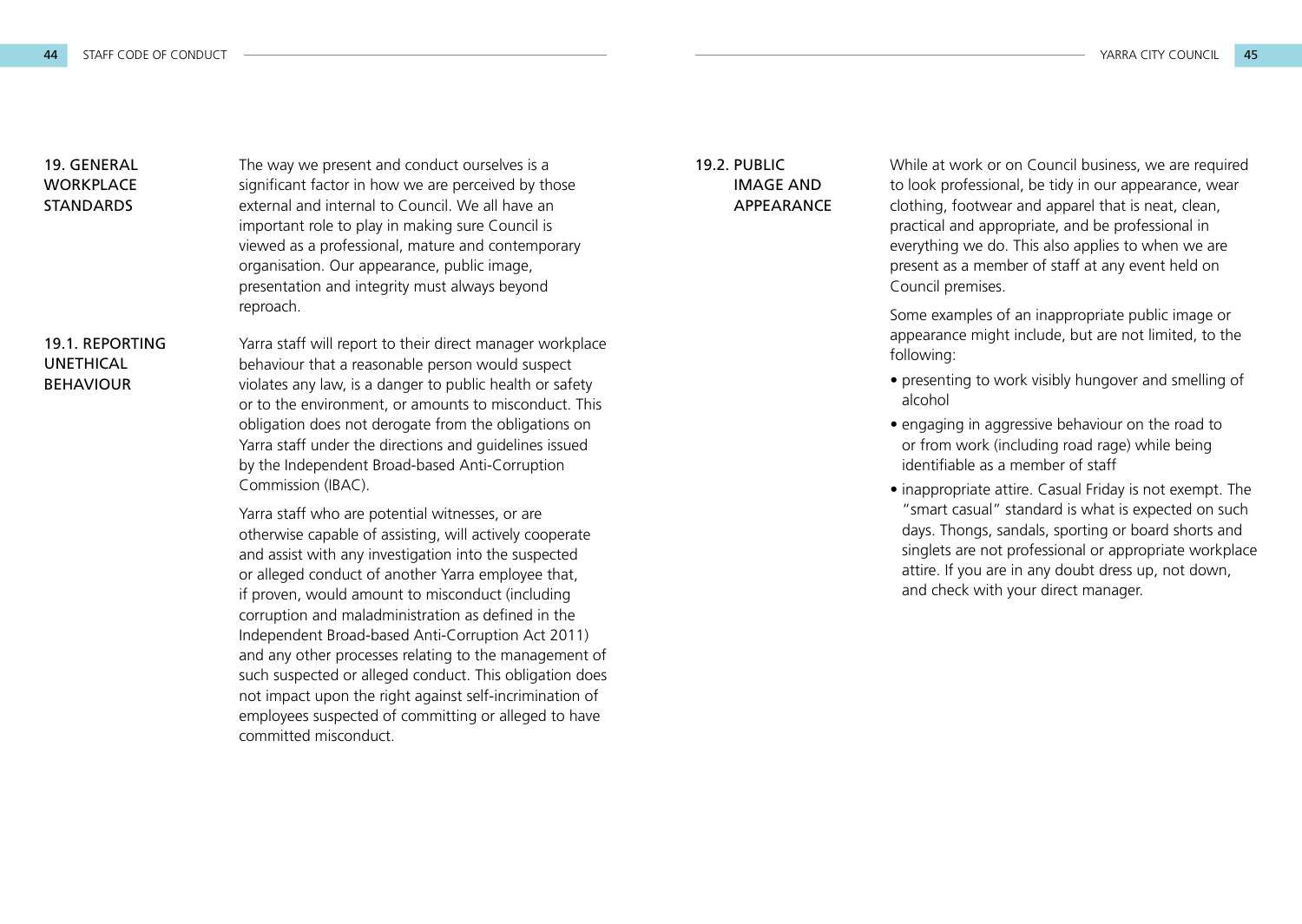#### 19.3. APPROPRIATE USE OF COUNCIL **RESOURCES**

Resources must be used efficiently when planning or delivering projects and business activities.

Council encourages staff to:

- think imaginatively about alternatives
- seek suppliers whose practices are also sustainable
- use and maintain existing assets and resources with care.

Assets must be used effectively and stored securely so that they perform well over a reasonable life span.

As staff of Yarra City Council we acknowledge that Council will take action against any employee who steals, misappropriates, or converts Council, community or customer assets to private use.

Direct managers must ensure that there are suitable practices in place for the use of assets, so that, where it is appropriate, employees should obtain authorisation to use them. They should also ensure that assets and equipment are secure and well maintained.

The Council's assets and resources are there for Council purposes. They may be used for private purposes only if they are supplied as part of a contract of employment (such as a mobile telephone or personal computer) or if a direct manager authorises the use and payment is made.

- Irrespective of your assessment of the significance, always check with your direct manager about vehicle use that is not clearly for Council work purposes.
- Actively avoid excessive personal or private use of a Council phone.
- Do not allow access of friends or family to Council sites, equipment or information for private use.

Direct managers may delegate day-to-day administration for the use of equipment to other employees but they are still responsible for Council assets as recorded in Council's asset register.

If an asset is damaged, the manager named as responsible in the asset register should be notified so that they can arrange for its repair or replacement. Some kinds of damage may be subject to an insurance claim and in this case the manager should inform Risk, Audit and Procurement as soon as possible. If an asset is lost, the manager must notify the Manager, Enginering and Asset Management who will look for it or notify Risk, Audit and Procurement of its loss.

Some examples of inappropriate use of Council resources might include but are not limited to the following:

- using your 'commuter use' work vehicle for private uses other than on the way home or to work
- downloading or streaming of music and or movies for private use using your work PC, laptop or mobile phone
- using Council equipment or material to help on a project at home or at a friend or family members house for example, driveway ash felting, handyman tasks.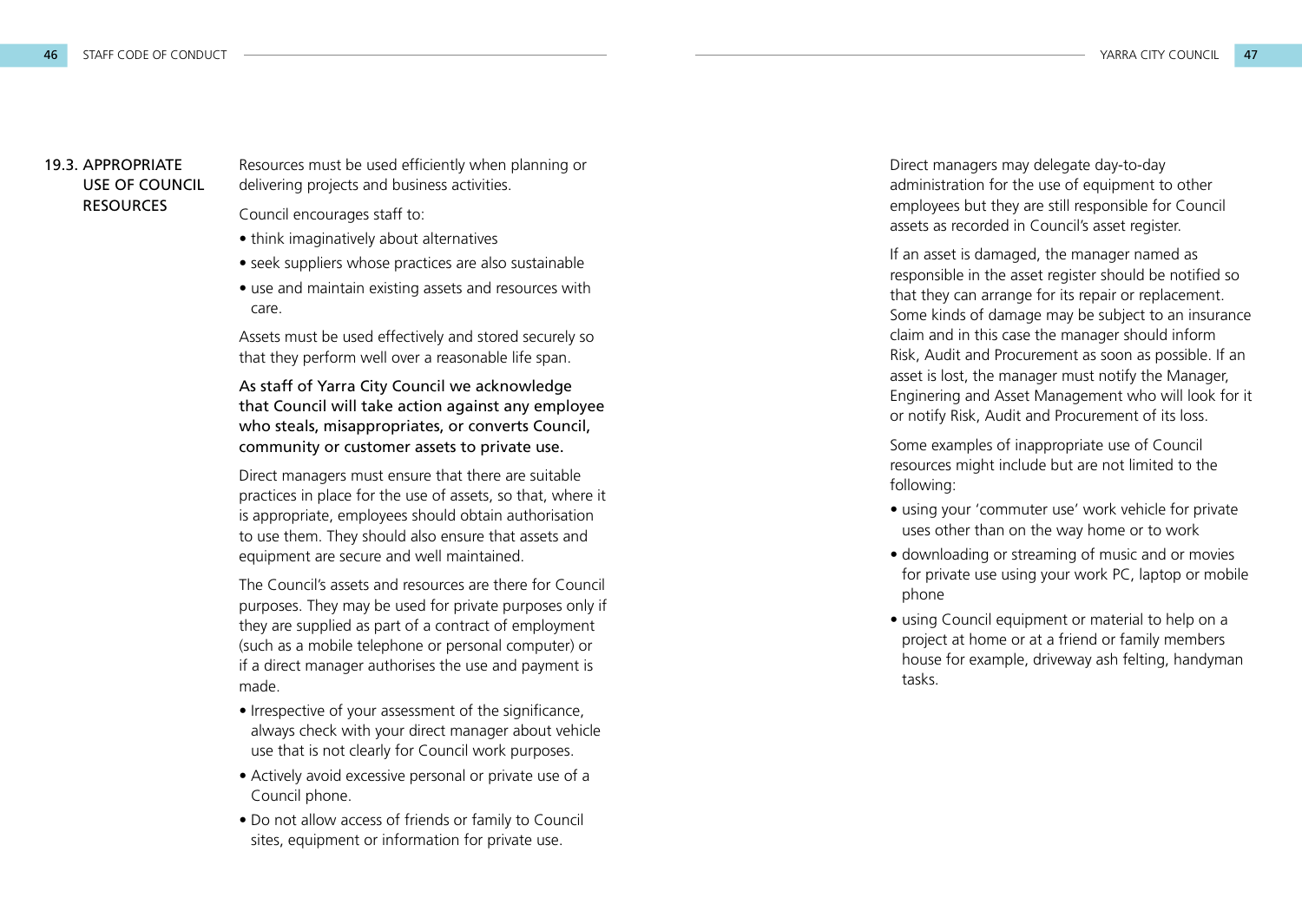#### 20. PERSONAL **CONDUCT**

Our image in the workplace and in public is important. All employees are expected to present professionally and be punctual to work and meetings, and perform our duties effectively and in a manner that promotes a productive and harmonious work environment.

As staff of Yarra City Council we must act:

- honestly in the performance of official duties at all times
- with reasonable care and diligence in the performance of official duties
- in a professional manner at all times in the performance of official duties
- in a way that generates trust and confidence in the Council from our colleagues and the public
- in a reasonable, just, respectful and nondiscriminatory way when dealing with all people
- in a way that ensure that personal interests, including financial interests, do not influence or interfere with the performance of our role
- to know who our customers are, understand their needs, and take their views into account
- to recognise and value internal and external customers equally
- to go the extra mile in order to deliver the best outcomes
- to provide honest and objective advice and carefully implement direction without undue delay
- to encourage people from other teams and organisations to work with us to achieve the best possible outcomes
- to embrace responsibility and deliver on commitments to colleagues and leaders
- to identify and understand the situation, feelings, and motives of our associates
- to appreciate openly that people have different backgrounds, circumstances, needs, and capabilities
- to listen considerately to colleagues, customers, clients, stakeholders, and partners.

Some examples of inappropriate personal conduct might include (but are not limited to) the following and therefore we must not:

- discriminate in any way shape or form
- ignore potential bias in decision making
- inappropriately comment on a person's appearance
- display mockery, derision, scorn, scoffing, contempt, jeering, sneering, teasing, taunts or sarcasm
- refuse to follow a lawful and reasonable direction from a supervisor or direct manager
- use a process or procedure as an excuse for stalling or handballing an issue
- provide lower standards of service to customers who are employed at Yarra
- refuse to listen to, or act upon, complaints about poor service
- accept underperformance, or tolerate, and thereby promote, bad attitudes
- accept ineffective practices when outcomes could clearly be improved
- tolerate a difference between what is said and what is done among colleagues or leaders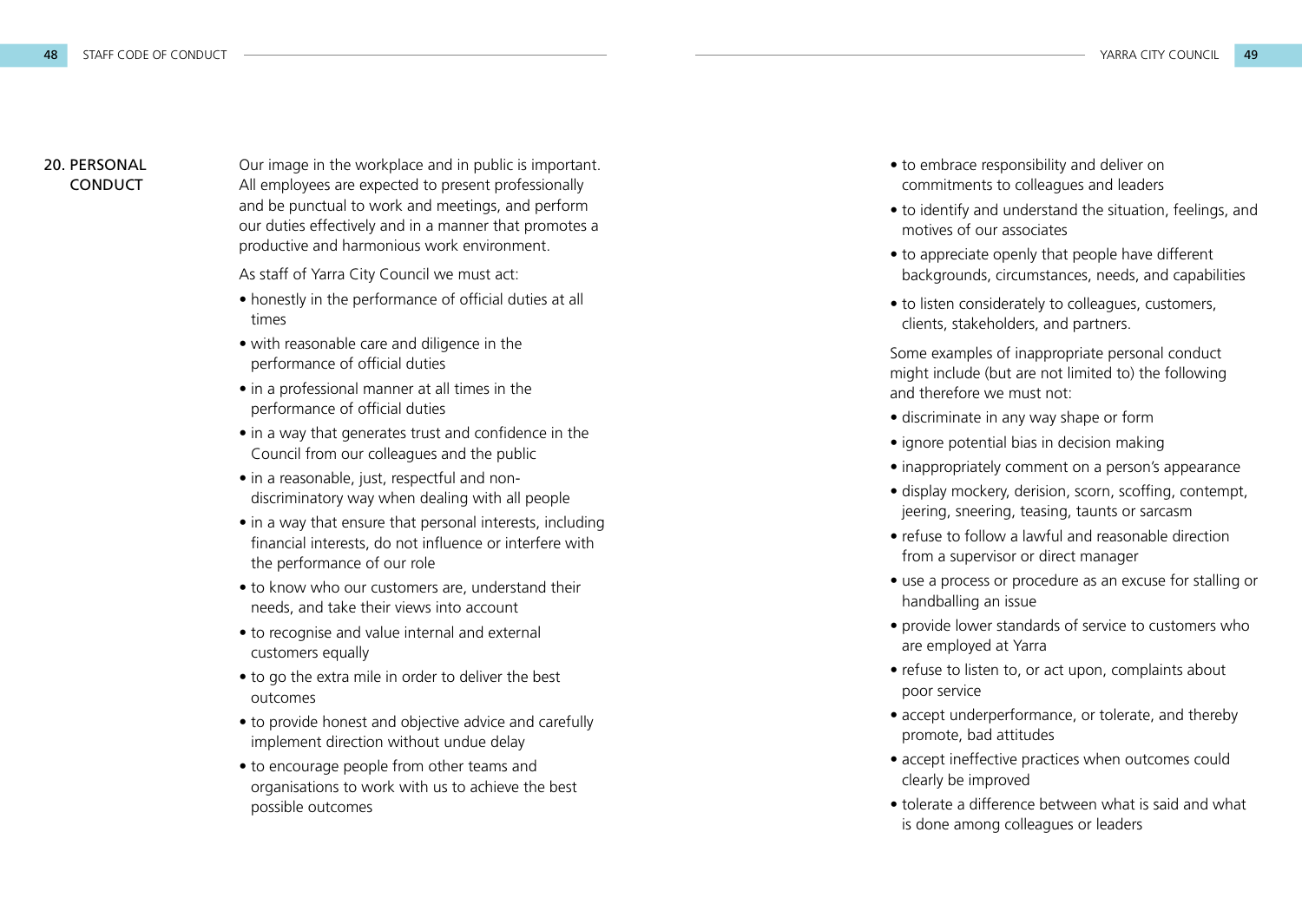- tolerate or fail to report unethical behaviour or misconduct
- ignore the evidence, or manipulate it, to justify a predetermined decision
- Take a "one size fits all" approach to working with people.

### 21. COMPLYING WITH THE CODE

In the case where someone does not comply with this code and related documents, or if their behaviour is deemed improper or unsatisfactory, a process will be initiated in accordance with Council's Disciplinary Policy.

Depending on the nature and impact of the breach, remedies may include informal or formal counselling, the provision of additional support, internal investigation, formal written or verbal warnings, suspension or termination of employment with Council.

In the case of contractors, volunteers or other representatives, breaches will be dealt with under the terms and conditions set out in their contract of engagement.

#### 22. ACCESS TO THE **CODE**

22.1. ACCESSIBILITY AND WRITING A CODE OF CONDUCT

22.2. ACCESSIBILITY AND CURRENCY – INTERNET AND INTRANET

It is important that all staff receive comprehensive education about the Code of Conduct and can easily access the code.

The Act requires that codes of conduct be developed and accessible to staff and states that codes should be "drafted in positive terms using a personal tone and plain English". The Victorian Ombudsman in 2008 urged "that each council provide a clear statement, in simple language, of the obligations of officers".

The most recent version of this code will be available on the intranet. Hard copies of the code will be made available for staff who do not work at computer work stations.

#### Further Information

For further information about the Code of Conduct contact People and Culture.